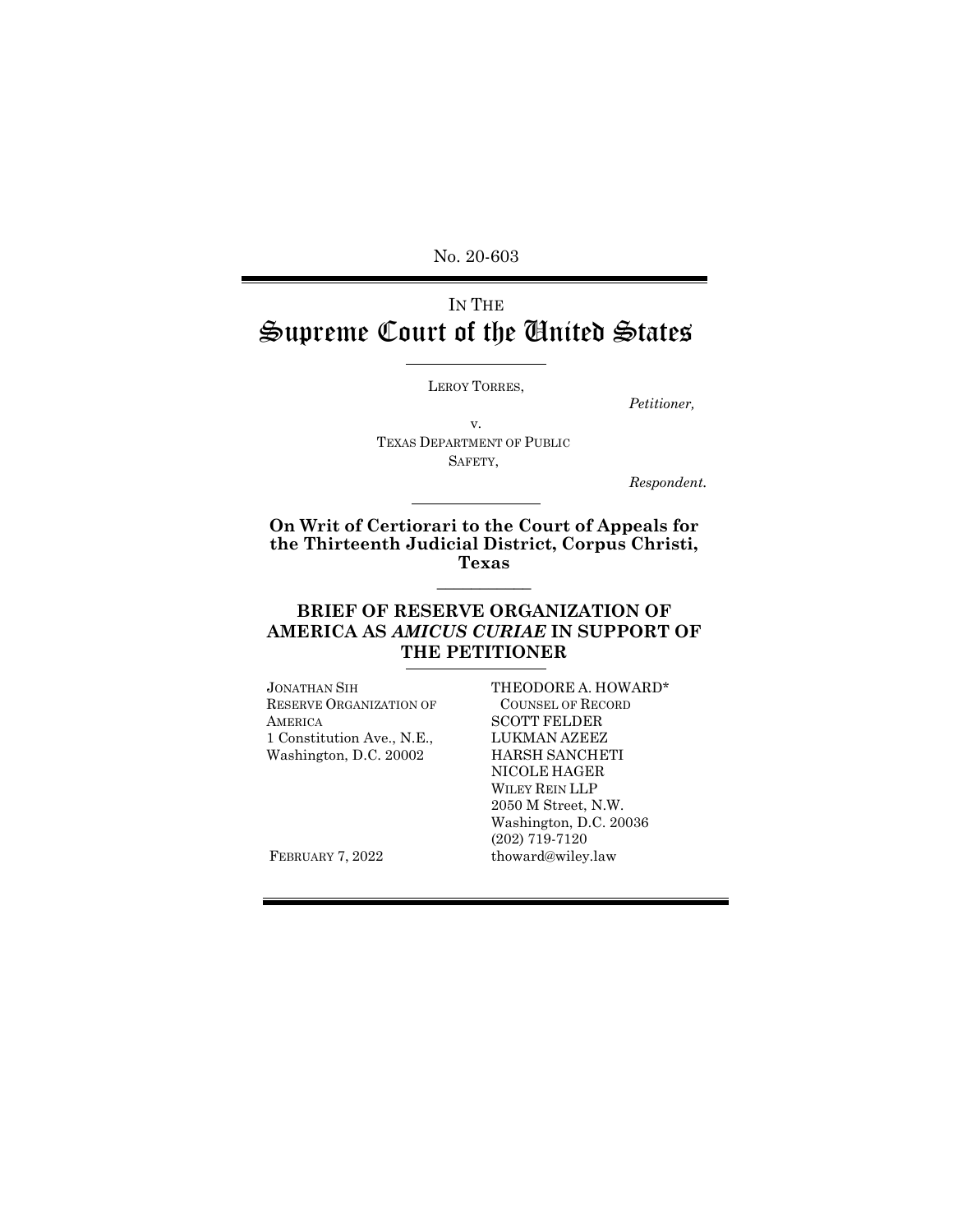# **TABLE OF CONTENTS**

| INTEREST OF THE AMICI CURIAE  1                                                                                                                                     |
|---------------------------------------------------------------------------------------------------------------------------------------------------------------------|
|                                                                                                                                                                     |
|                                                                                                                                                                     |
| The Court of Appeals' Invalidation of a Federal<br>Ι.<br>Statute Hinders the United States' Warfighting                                                             |
| A. Congress' Progressive Expansion of<br>Servicemembers' Employment Protections Was<br>Intended To Facilitate Effective Warfighting8                                |
| B. Full Application of USERRA is Necessary to<br>Protect the United States' Military Recruitment                                                                    |
| C. Veterans Constitute a Great Number of State<br>and Local Government Employees and, Upon<br>Return from Service, Increasingly Face<br>Workplace Discrimination 18 |
| II. USERRA's Alternative Enforcement Provision is                                                                                                                   |
|                                                                                                                                                                     |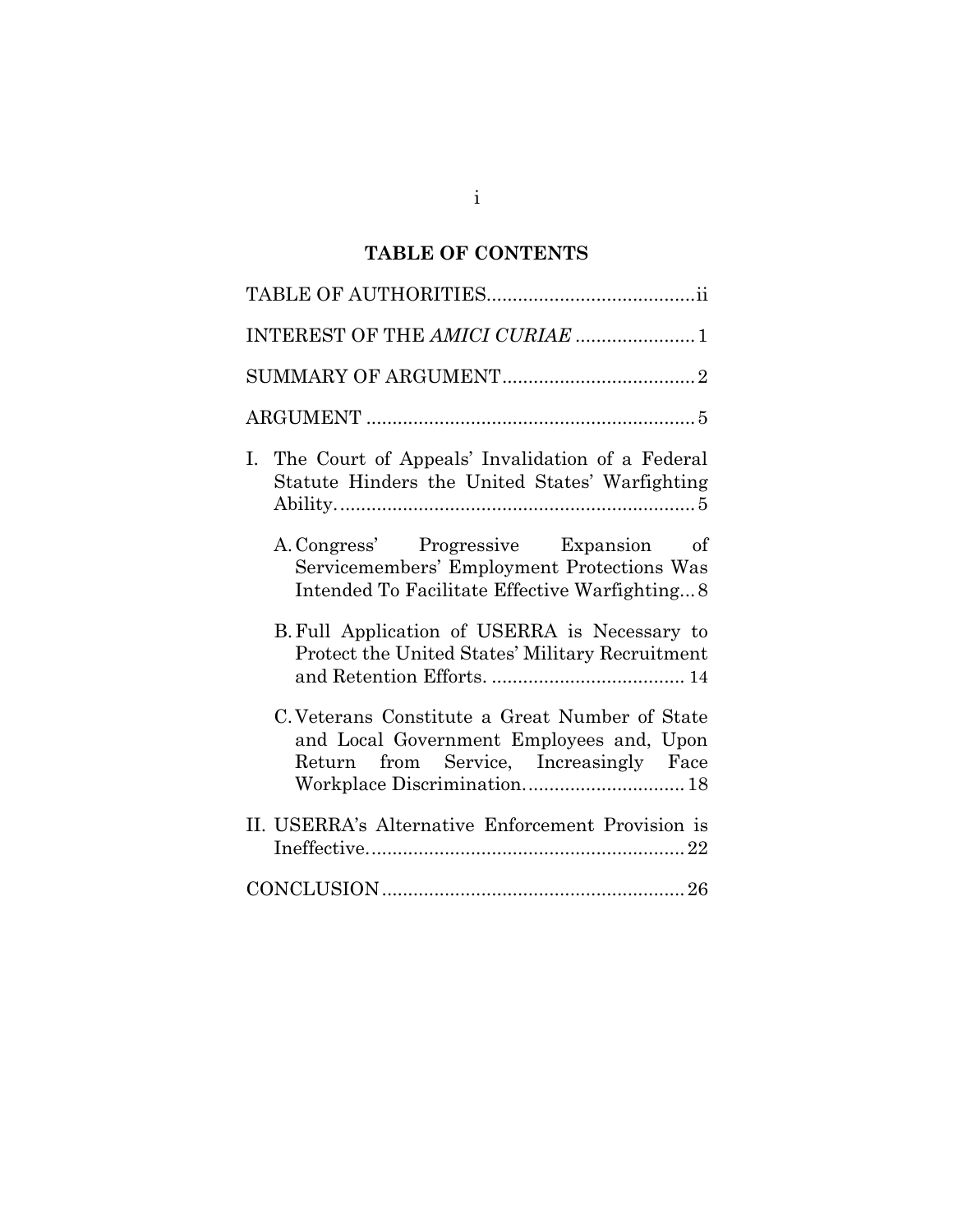# **TABLE OF AUTHORITIES**

## **Cases**

| Alden v. Maine,                                                                              |
|----------------------------------------------------------------------------------------------|
| Anstadt v. Bd. of Regents of the Univ. Sys. of Ga.,                                          |
| Breaker v. Bemidji State Univ.,                                                              |
| Clark v. Va. Dep't of State Police,                                                          |
| Dilfanian v. New York City Dep't of Educ.,<br>No. 12-cv-6012, 2018 WL 4259976 (E.D.N.Y. Sep. |
| Eichaker v. Vill. of Vicksburg,                                                              |
| Janowski v. Div. of State Police, Dep't of Safety &<br>Homeland Sec.,                        |
| Jennings v. Ill. Off. of Educ.,<br>589 F.2d 935 (7th Cir. 1979) 11                           |

ii

**Page(s)**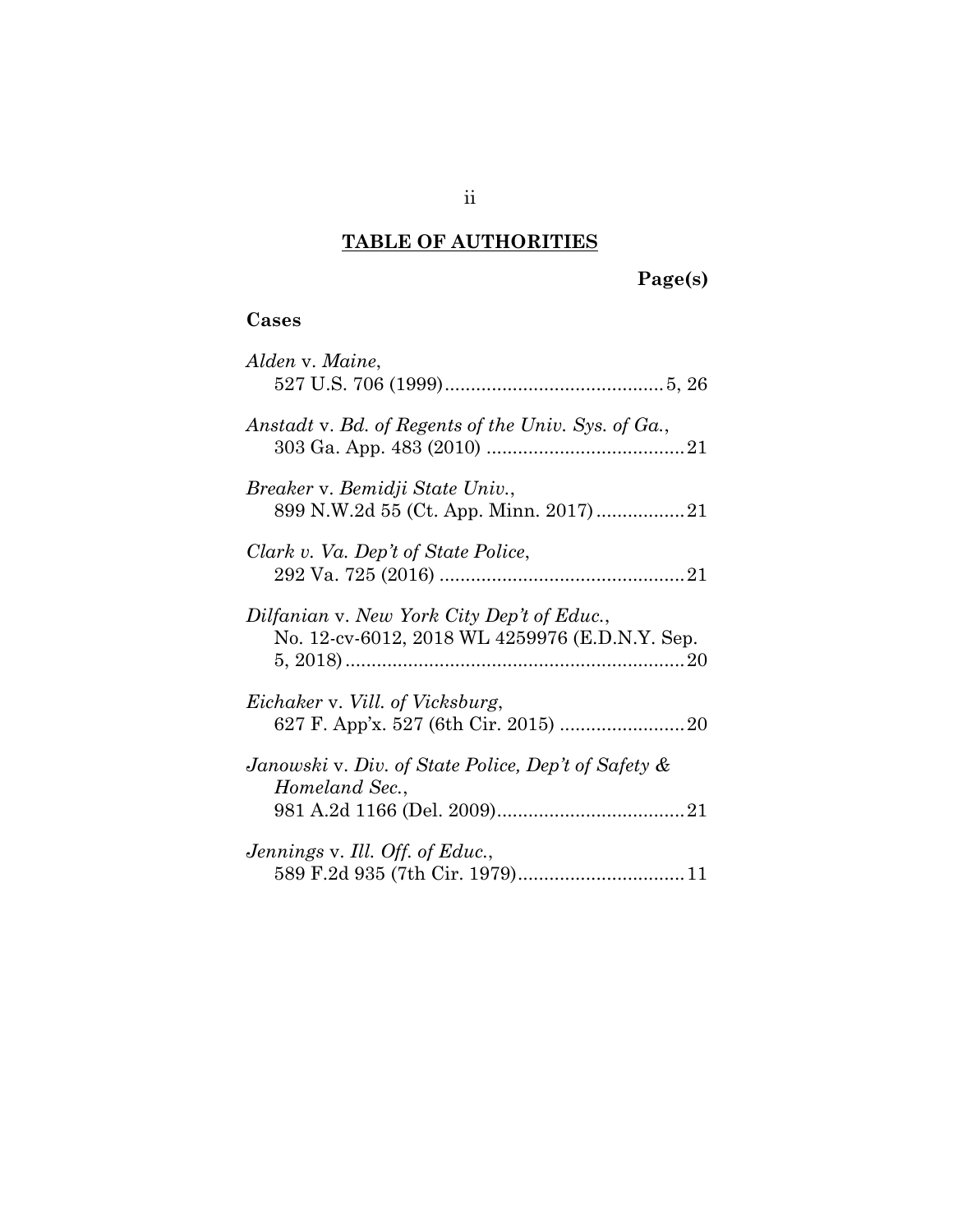| Larkins v. Dep't of Mental Health & Mental<br><i>Retardation,</i>                       |
|-----------------------------------------------------------------------------------------|
| Lichter v. United States,                                                               |
| Peel v. Florida Department of Transportation,<br>600 F.2d 1070, 1081 (5th Cir. 1979) 11 |
| Risner v. Ohio Dep't of Rehab. & Corrs.,                                                |
| Rostker v. Goldberg,                                                                    |
| Seminole Tribe of Florida v. Florida,                                                   |
| Smith v. Tenn. Nat'l Guard,                                                             |
| In re Tarble,                                                                           |
| Townsend v. Univ. of Alaska,<br>No. 3:06-cv-000171, 2007 WL 9734540 (D. Alaska          |
| <b>Statutes</b>                                                                         |

38 U.S.C. § 4323(a)(1) ..............................................[.23](#page-32-0)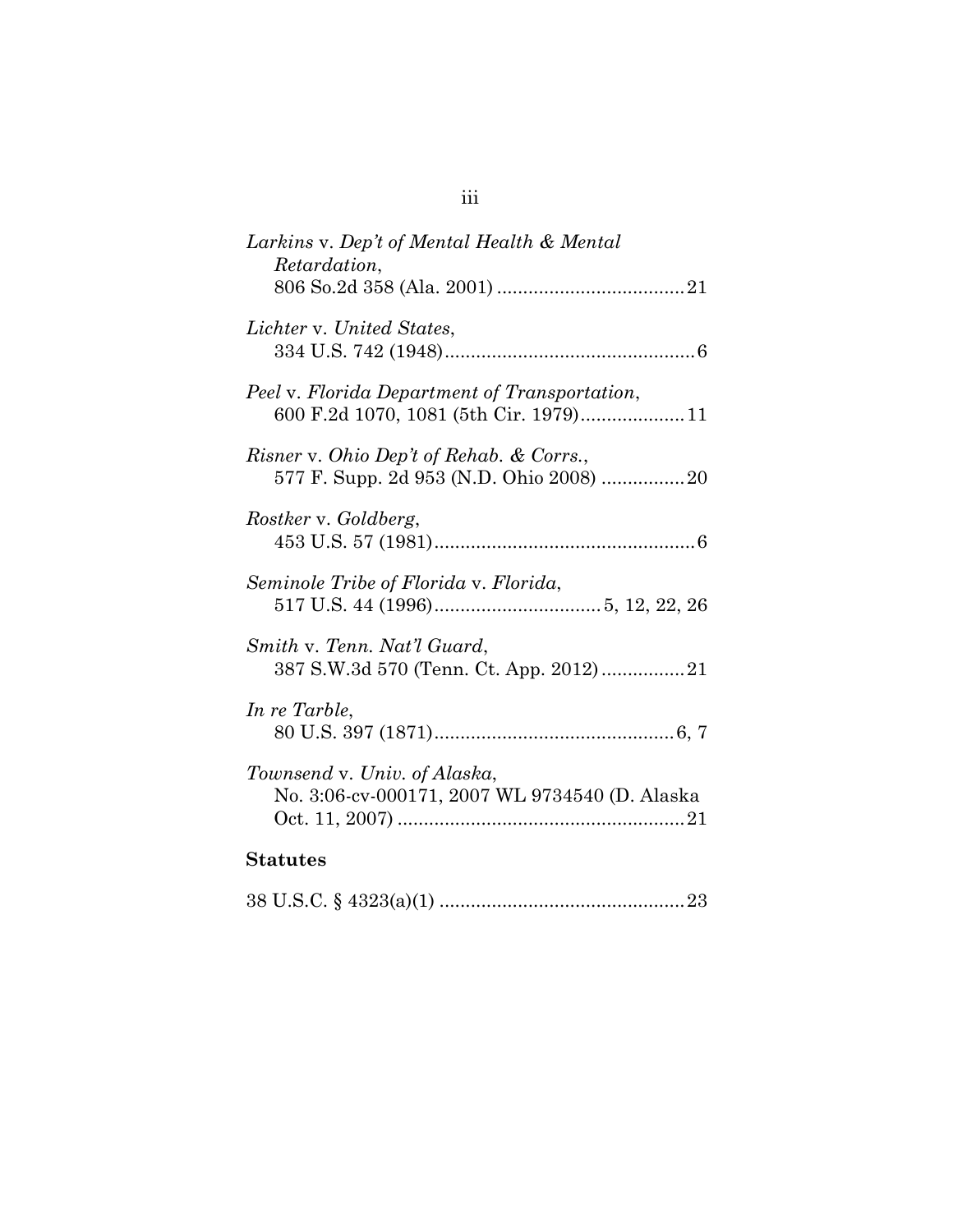| Pub. L. No. 80-759, § 1(b), 62 Stat. 604, 605 (1948)9                                                |
|------------------------------------------------------------------------------------------------------|
|                                                                                                      |
| Pub. L. No. 103-353, § 2(a)(1), 108 Stat. 3149, 3150                                                 |
| Pub. L. No. 105-368, § 211, 112 Stat. 3315, 3329<br>$(1998)$ (codified at 38 U.S.C. § 4323(b)(2)) 12 |
| Vietnam Era Veterans' Readjustment Act of 1974,<br>Pub. L. No. 93-508, § 404, 88 Stat. 1578, 1595    |
| <b>Other Authorities</b>                                                                             |
|                                                                                                      |
|                                                                                                      |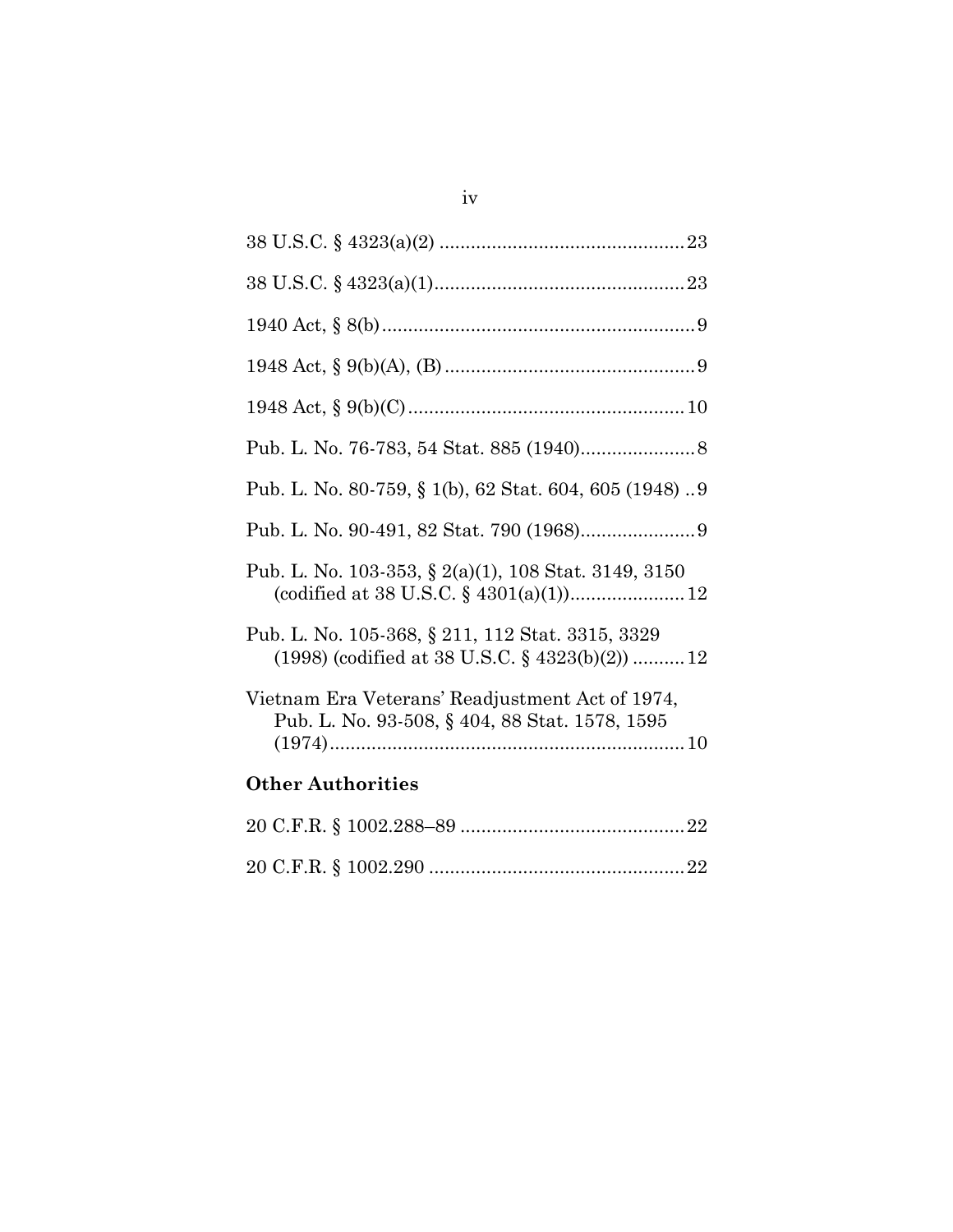| Charles Lofgren, War Powers, Treaties, and the<br>Constitution, THE FRAMING AND RATIFICATION OF                                                                                                                                                                                                                             |
|-----------------------------------------------------------------------------------------------------------------------------------------------------------------------------------------------------------------------------------------------------------------------------------------------------------------------------|
| COMMISSION ON THE NATIONAL GUARD AND THE<br>RESERVES, Transforming the National Guard and<br>Reserves into a 21st-Century Operational Force                                                                                                                                                                                 |
| David Cooper and Julia Wolfe, Cuts to the State and<br>local public sector will disproportionately harm<br>women and Black workers, ECONOMIC POLICY<br>INSTITUTE (July 9, 2020),<br>https://www.epi.org/blog/cuts-to-the-state-and-<br>local-public-sector-will-disproportionately-harm-<br>women-and-black-workers/ 18, 19 |
| David Mangelsdorff, Reserve Components'<br>Perceptions and Changing Roles, MILITARY<br>MEDICINE, Vol. 164, 10:715 at 717 (Oct. 1999)11,<br>12                                                                                                                                                                               |
| Defense Primer: Reserve Forces, CONGRESSIONAL<br>RESEARCH SERVICE 1 (updated Jan. 6, 2020),<br>https://fas.org/sgp/crs/natsec/IF10540.pdf 14                                                                                                                                                                                |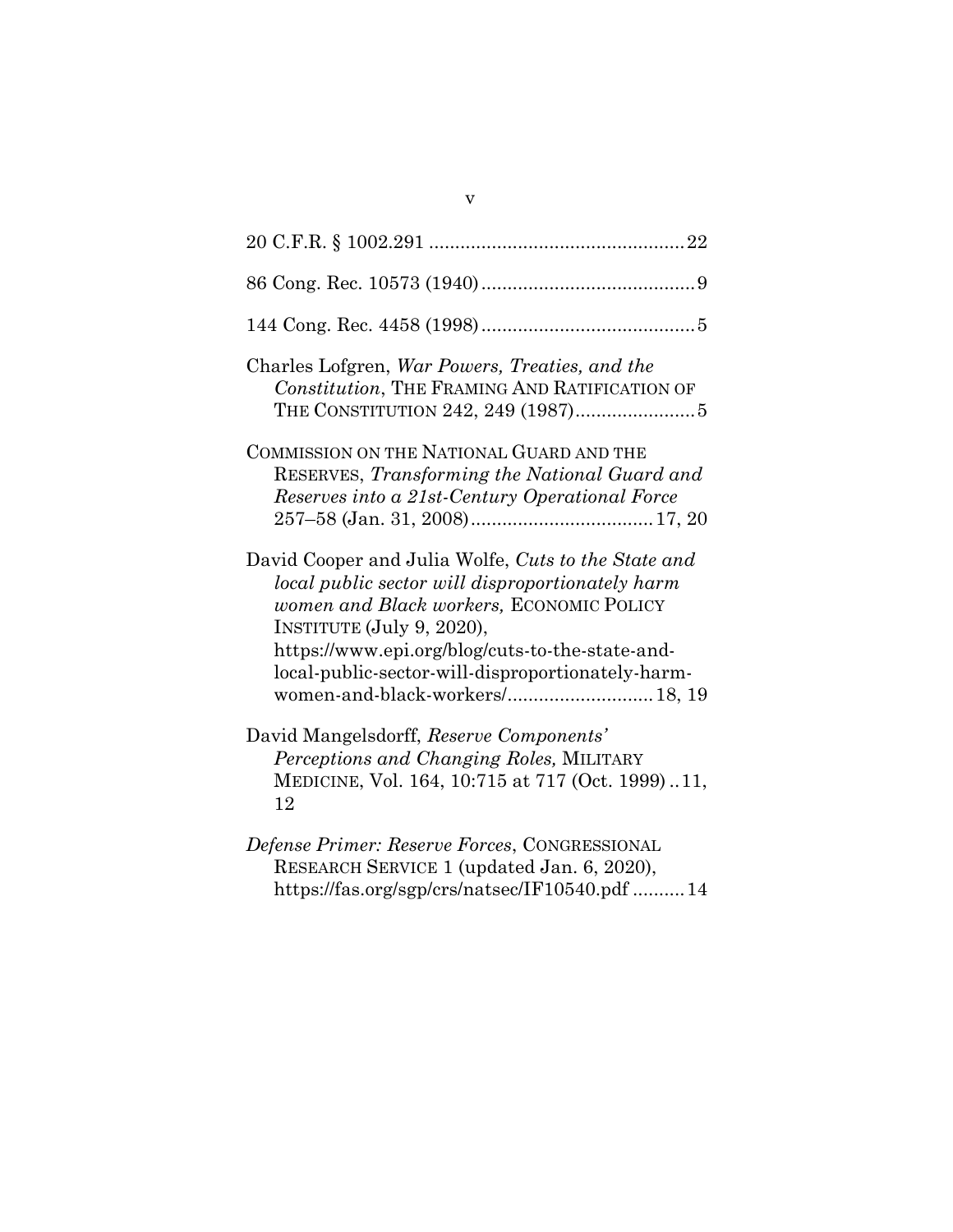| DEP'T OF DEF., Comprehensive Review of the Future<br>Role of the Reserve Component, Vol. I (Apr. 5,                                              |
|--------------------------------------------------------------------------------------------------------------------------------------------------|
| THE FEDERALIST NO. 23 (Alexander Hamilton)                                                                                                       |
|                                                                                                                                                  |
| Jeffery M. Hirsch, Can Congress Use Its War Powers<br>To Protect Military Employees from State<br>Sovereign Immunity?, 34 SETON HALL L. REV. 999 |
| Jessica Vasil, The Beginning of the End: Implications<br>of Violating USERRA, DEPAUL J. Soc. JUST. 1, 22                                         |
| Off. of People Analytics, 2019 Status of Force Survey<br>of Reserve Component Members,<br>DEP'T OF DEF. 174 (Aug. 2020) 17, 18                   |
| Off. of Veterans' Emp. & Training, U.S. Dep't of Lab.,<br>Uniformed Services Employment and<br>Reemployment Rights Act of 1994: FY 2015          |
| Presidential Statement on Signing Pub. L. No. 90-<br>491, 4 WEEKLY COMP. PRES. DOC. (Aug. 17, 1968)                                              |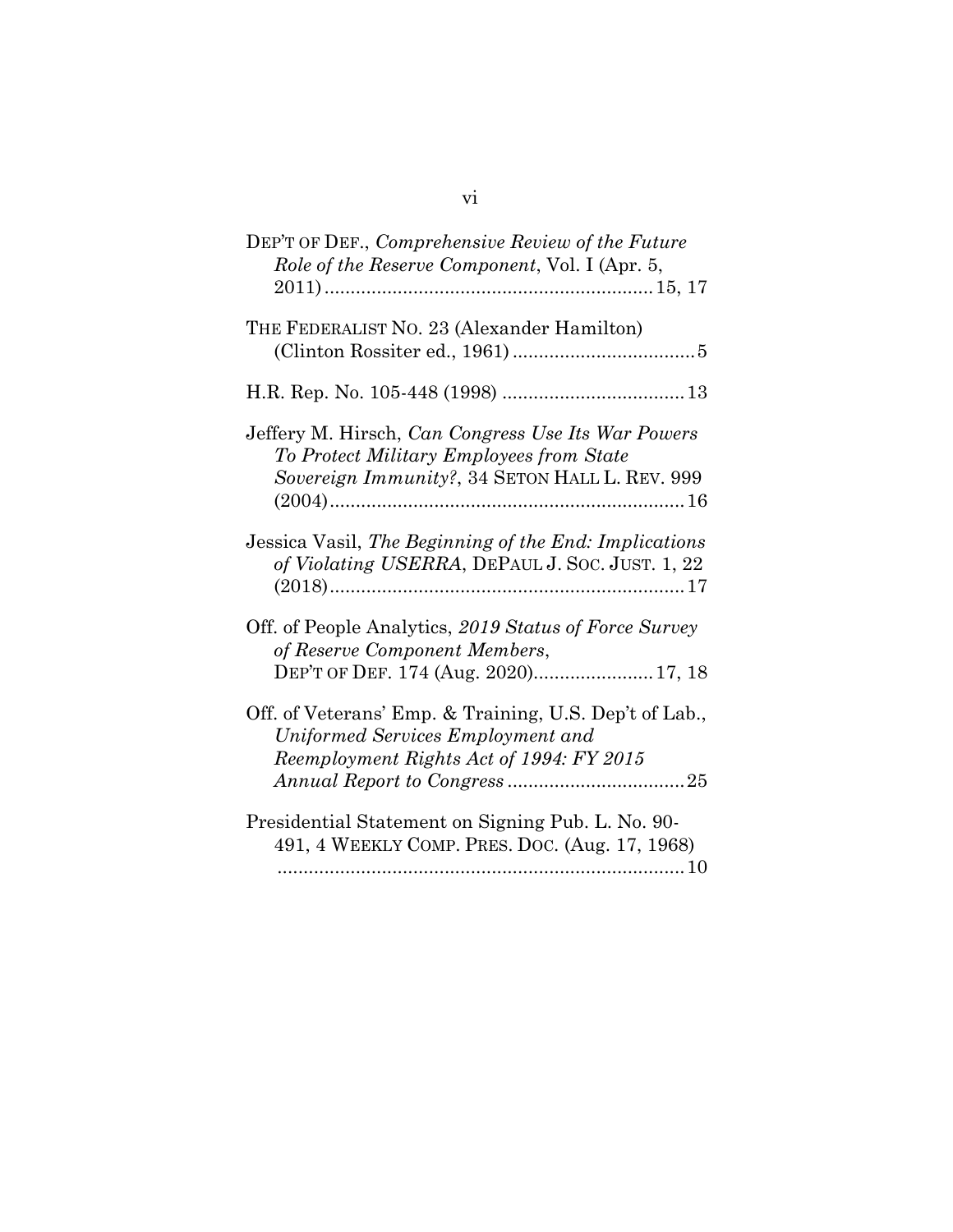| RESERVE FORCES POL'Y BD., Improving the Total<br>Force: Using the National Guard and Reserves,<br>RFPB Report FY17-01 11 (Nov. 1, 2016)  15, 16                                                                                               |
|-----------------------------------------------------------------------------------------------------------------------------------------------------------------------------------------------------------------------------------------------|
|                                                                                                                                                                                                                                               |
| See Col. (Ret.) Richard J. Dunn, America's Reserve<br>and National Guard Components: Key<br>Contributors to U.S. Military Strength, THE<br>HERITAGE FOUND. (Oct. 5, 2015) 14                                                                  |
| Selective Compulsory Military Training and Service;<br>H.R. 10132 Before the H. Comm. On Military                                                                                                                                             |
| <i>Selective Draft Law Cases, 245 U.S. 366 (1918) 7</i>                                                                                                                                                                                       |
| Steve Vogel, Returning military members allege job<br>discrimination - by federal government, WASH.                                                                                                                                           |
| Susan M. Gates, et al., Supporting Employers in the<br>Reserve Operational Forces Era, RAND CORP. 44                                                                                                                                          |
| Theodore F. Figniski, Research: Companies Are Less<br>Likely to Hire Current Military Reservists, HARV.<br>BUS. SCH. (Oct. 13, 2017),<br>https://hbr.org/2017/10/research-companies-are-<br>less-likely-to-hire-current-military-reservists18 |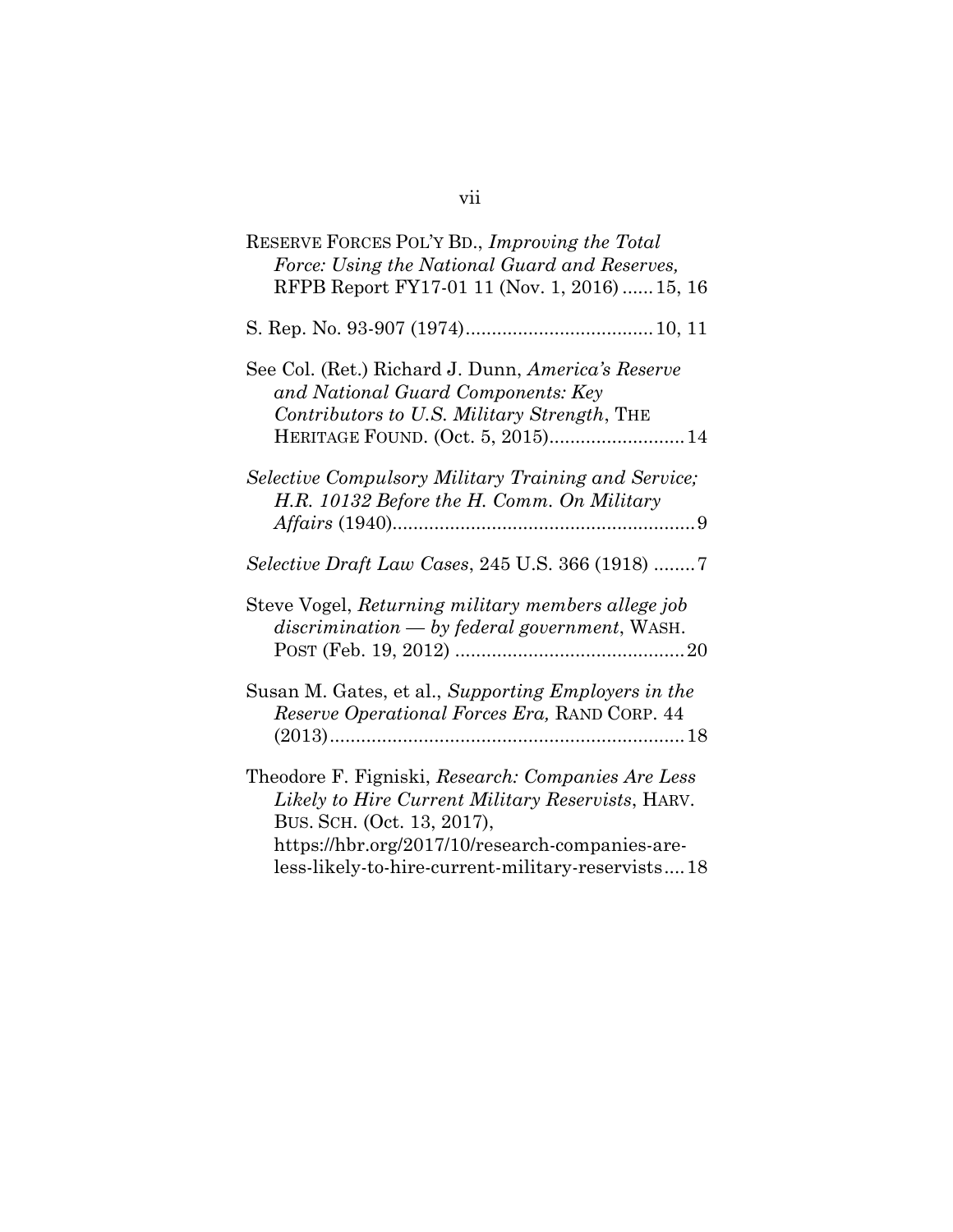| U.S. DEP'T OF LAB., Bureau of Labor Statistics,<br><i>Employment Situation of Veterans</i> —2019 4 (Mar.<br>19, 2020),                               |
|------------------------------------------------------------------------------------------------------------------------------------------------------|
| https://www.bls.gov/news.release/pdf/vet.pdf 19                                                                                                      |
| U.S. DEP'T OF LAB., Uniformed Services Employment<br>and Reemployment Rights Act of 1994: FY 2008<br>Annual Report to Congress (2009)24              |
| U.S. DEP'T OF LAB., Uniformed Services Employment<br>and Reemployment Rights Act of 1994: FY 2014                                                    |
| U.S. DEP'T OF LAB., Uniformed Services Employment<br>and Reemployment Rights Act of 1994: FY 2020<br>Annual Report to Congress (2021)24              |
| U.S. DEP'T OF LAB., Uniformed Services Employment<br>and Reemployment Rights Act of 1994: FY 2019<br>Annual Report to Congress (July 2020)22, 23, 24 |
| U.S. Gov't Accountability Off., GAO-07-259, Nuclear<br>Detection: Military Personnel: Additional Actions<br>Needed to Improve Oversight of Reserve   |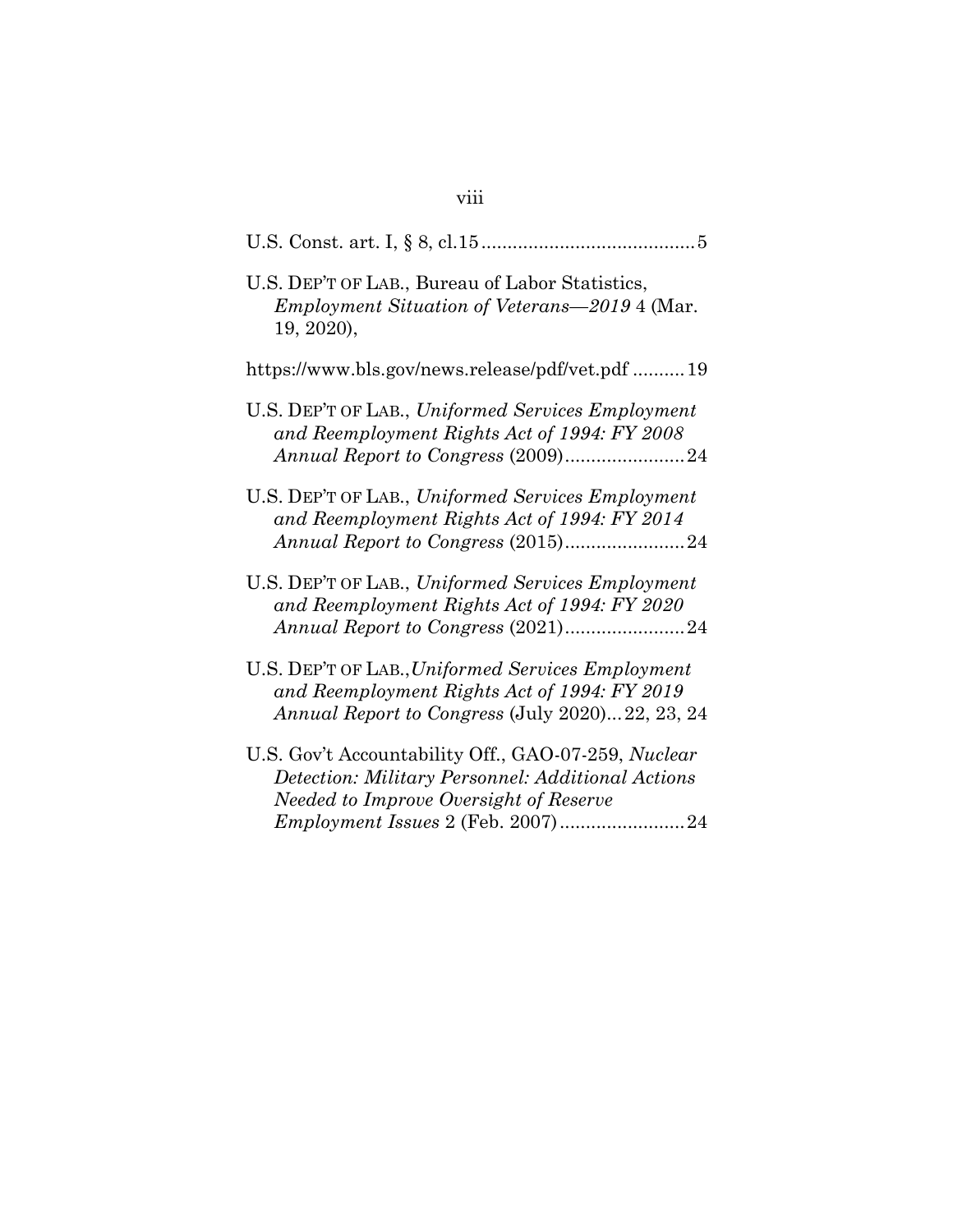| U.S. Gov't Accountability Off., GAO-11-55,         |
|----------------------------------------------------|
| Servicemember Reemployment: Agencies Are           |
| Generally Timely in Processing Redress             |
| Complaints, but Improvements Needed in             |
| <i>Maintaining Data and Reporting 13 (2010) 23</i> |
| U.S. GOV'T ACCOUNTABILITY OFF., GAO-15-77,         |
| Veterans' Reemployment Rights: Department of       |
|                                                    |

*Labor Has Higher Performance Than the Office of Special Counsel on More Demonstration Project Measures* 11 (Nov. 2014).....................................[.24](#page-32-4)

## ix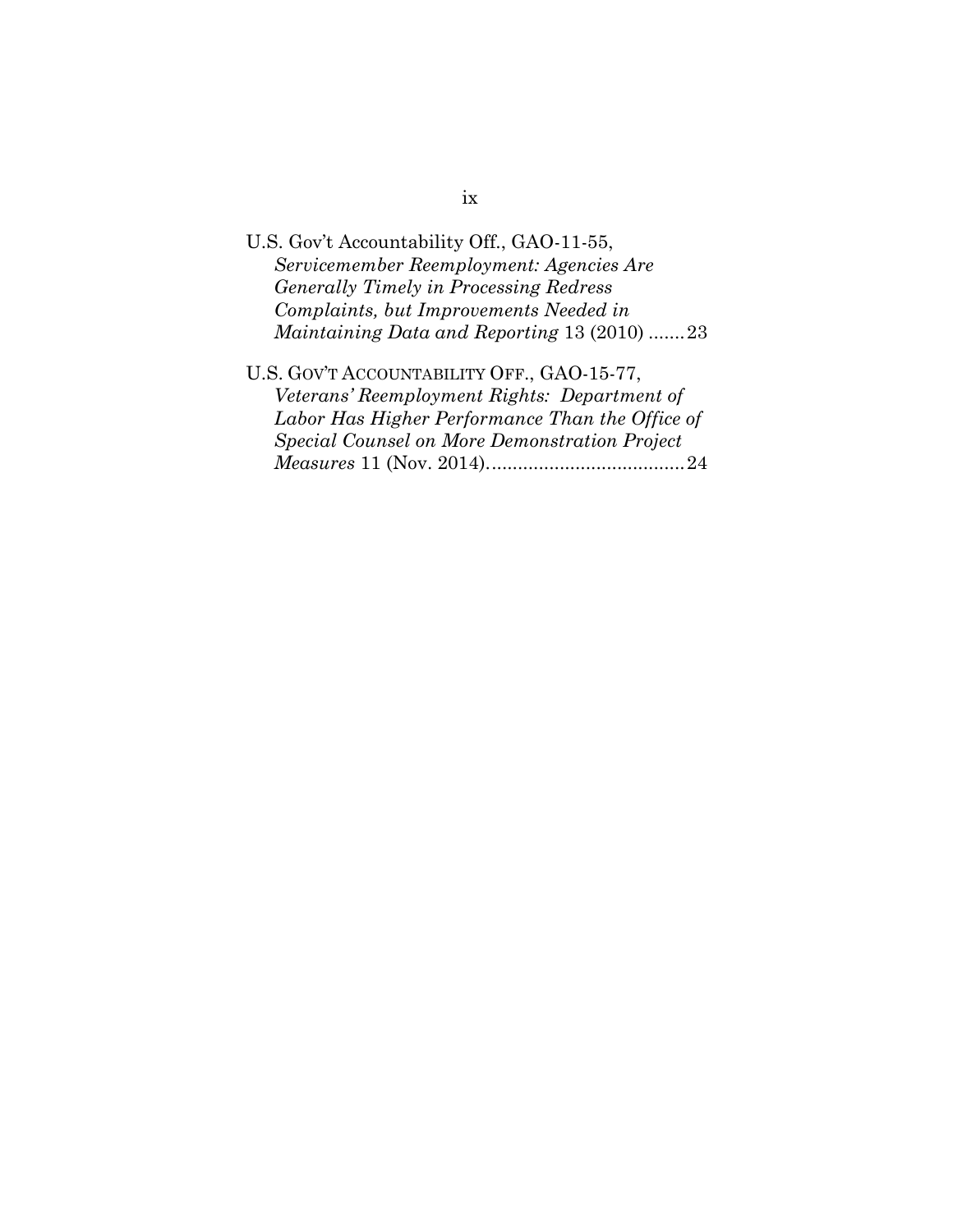## **INTEREST OF THE** *AMICUS CURIAE*<sup>1</sup>

*Amicus curiae* Reserve Organization of America ("ROA") is America's only exclusive advocate for the Reserve and National Guard—all ranks, all services. With a sole focus on support of the Reserve and National Guard, ROA promotes the interests of Reserve Component members, their families, and veterans of Reserve service. ROA regularly files briefs as part of this advocacy—including in cases before this Court and cases that concern the proper interpretation and application of the Uniformed Services Employment and Reemployment Rights Act of 1994.

<sup>&</sup>lt;sup>1</sup> The parties have filed blanket consents to the filing of amicus briefs in this case. No counsel for a party authored this brief in whole or in part, and no counsel or party other than *amicus* or its counsel made a monetary contribution intended to fund the preparation or submission of this brief.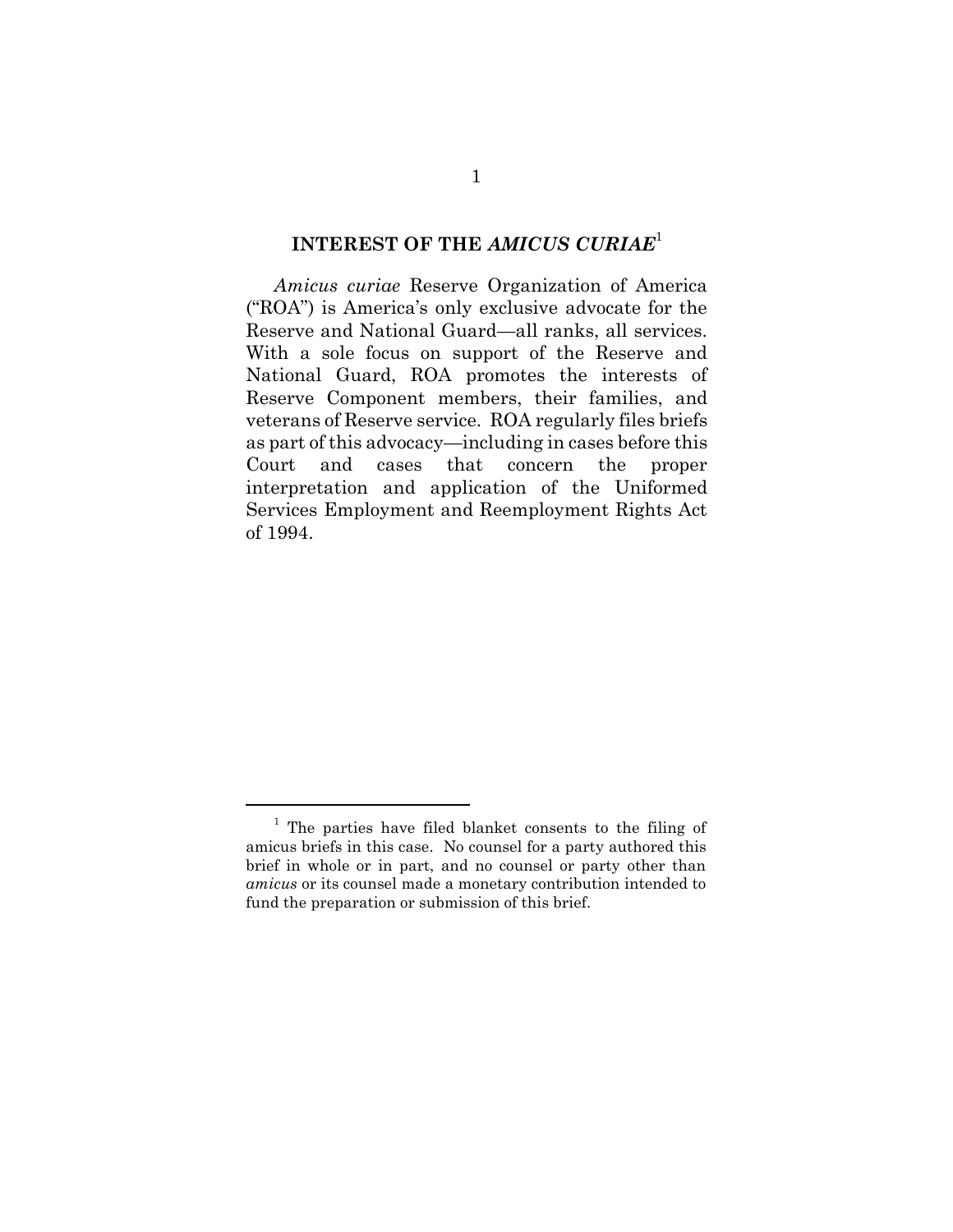#### **SUMMARY OF ARGUMENT**

United States military reserves date back to before the founding of the Republic when national citizensoldier forces fought in the French and Indian War. State militias—which became the National Guard played a major role in the Revolutionary War. During the Civil War, state militias supplied 96 percent of the Union army and 80 percent of Confederate troops. About 400,000 Guardsmen served in World War I, representing the largest state contribution to overseas military operations during the 20th century. Nearly 300,000 Guardsmen served in World War II. More than 200,000 Reservists contributed to the liberation of Kuwait in the Gulf War. And since September 11, 2001, more than half a million Reservists and National Guardsmen have answered the call to serve their nation – some, many times over.

Today, the United States' Reserve Components have more than 1 million members and constitute nearly half of the total U.S. military force. They hail from all walks of life. They are public high school teachers, doctors, lawyers, police officers, and, like Petitioner, state troopers. They are united not only by their undying devotion to this nation, but by their commitment to public service—many devoting their entire careers to working in state and local governments.

Recognizing that the only way to ensure a ready and strong national defense was to boost the recruitment,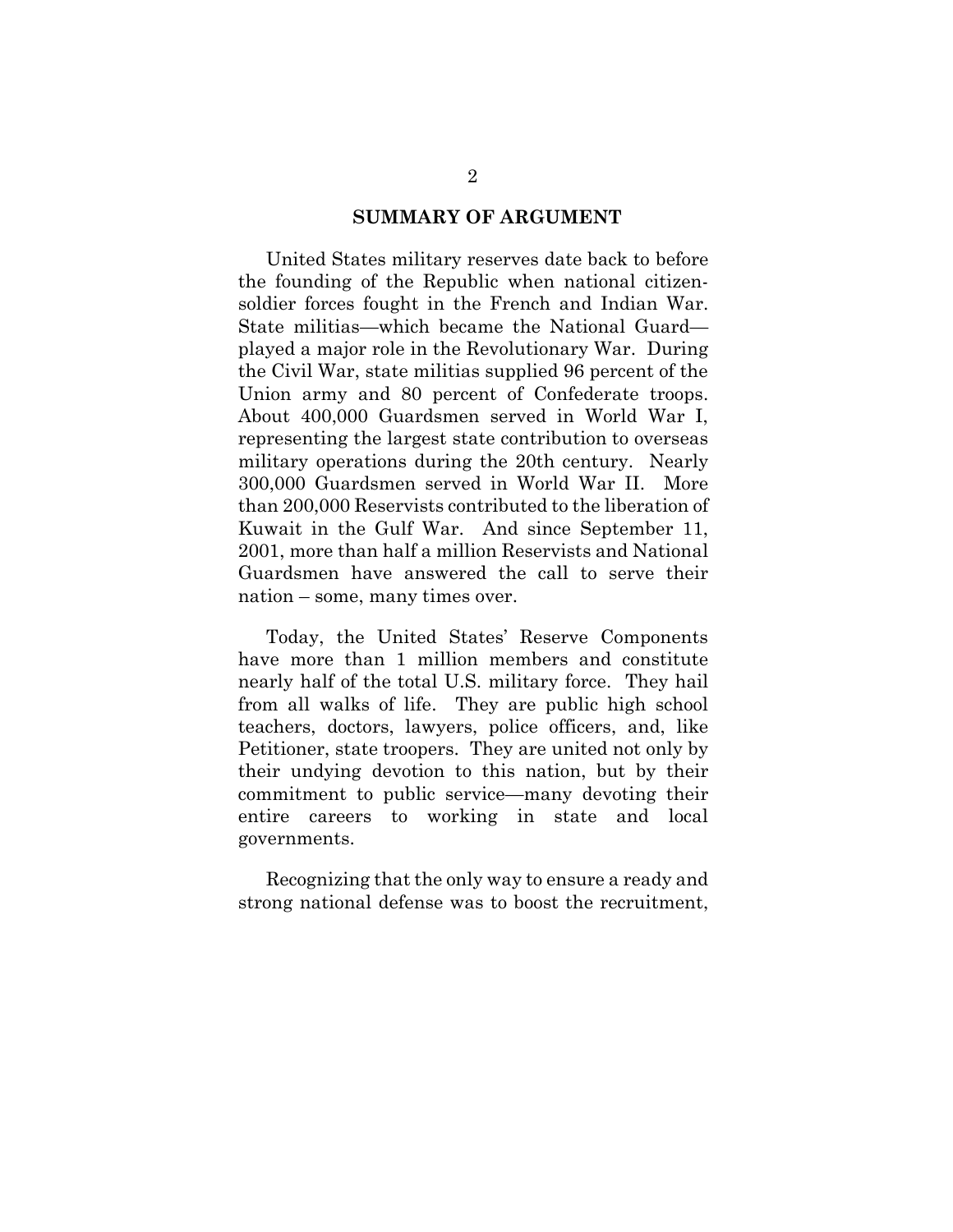retention, and morale of noncareer servicemembers, Congress sought to eliminate disadvantages to their civilian careers. Thus, during, and immediately after World War II, Congress enacted a suite of reemployment protections designed to ensure that servicemembers sent to fight overseas could return to their former civilian jobs. Congress progressively expanded these reemployment rights over the ensuing decades, culminating in the 1998 amendment to the Uniformed Services Employment and Reemployment Rights Act ("USERRA"), which reaffirmed Reservists' protections against adverse employment actions by state employers and expressly authorized suits in state courts to vindicate those protections.

While the 1998 amendment reaffirmed that USERRA applies to state employers, it is also true that Congress' War Powers under Article I of the United States Constitution authorize it to grant servicemembers the right to bring suit against their state employers in state court. That right is supported by the Constitution's text. It is supported by the historical importance of a unified national defense. And it is supported—many times over—by this Court's precedent.

A growing number of states, however, have undermined USERRA's protections by asserting sovereign immunity against Reservists seeking vindication of their reemployment rights in state courts. These states flout Congress' clear intent to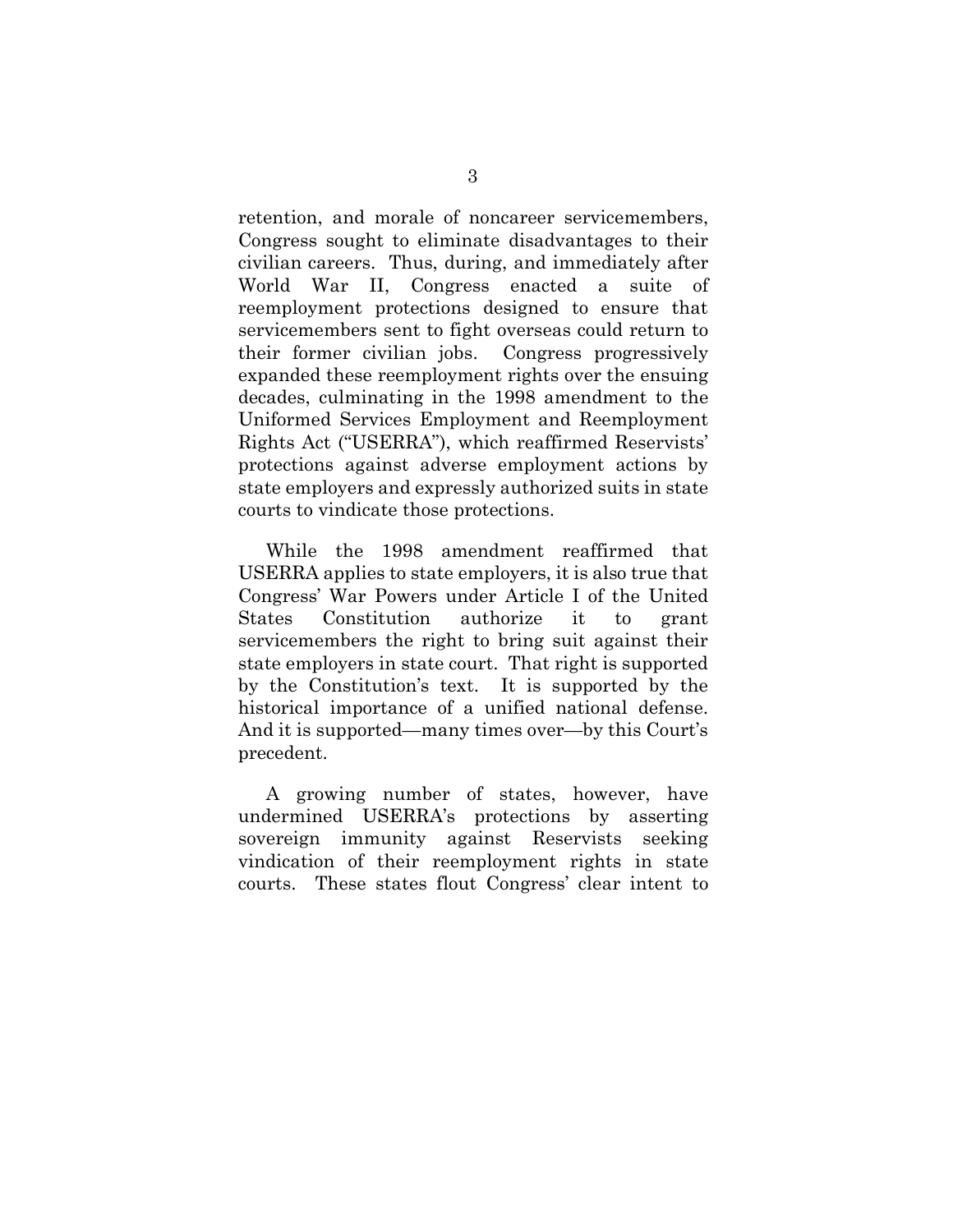allow servicemembers to bring suit against states. And they erode the United States' warfighting capabilities: more than a quarter of all USERRA claims are filed against public-sector employers, and failing to provide these servicemembers with the ability to remedy adverse employment actions by their state employers directly impacts the military's ability to recruit and retain Reservists—the backbone of the modern military.

Indeed, Reservists' only other option—a request that the United States Department of Justice seek enforcement against the state—affords little, if any, prospect of meaningful relief. The procedure is riddled with deficiencies, delays, and, as the statistics indicate, is unlikely to protect the vast majority of servicemembers.

Because Congress has granted and progressively expanded servicemembers' reemployment rights for 59 years as a valid exercise of its Article I War Powers, the Court should reverse the lower court's erroneous decision denying servicemembers these protections.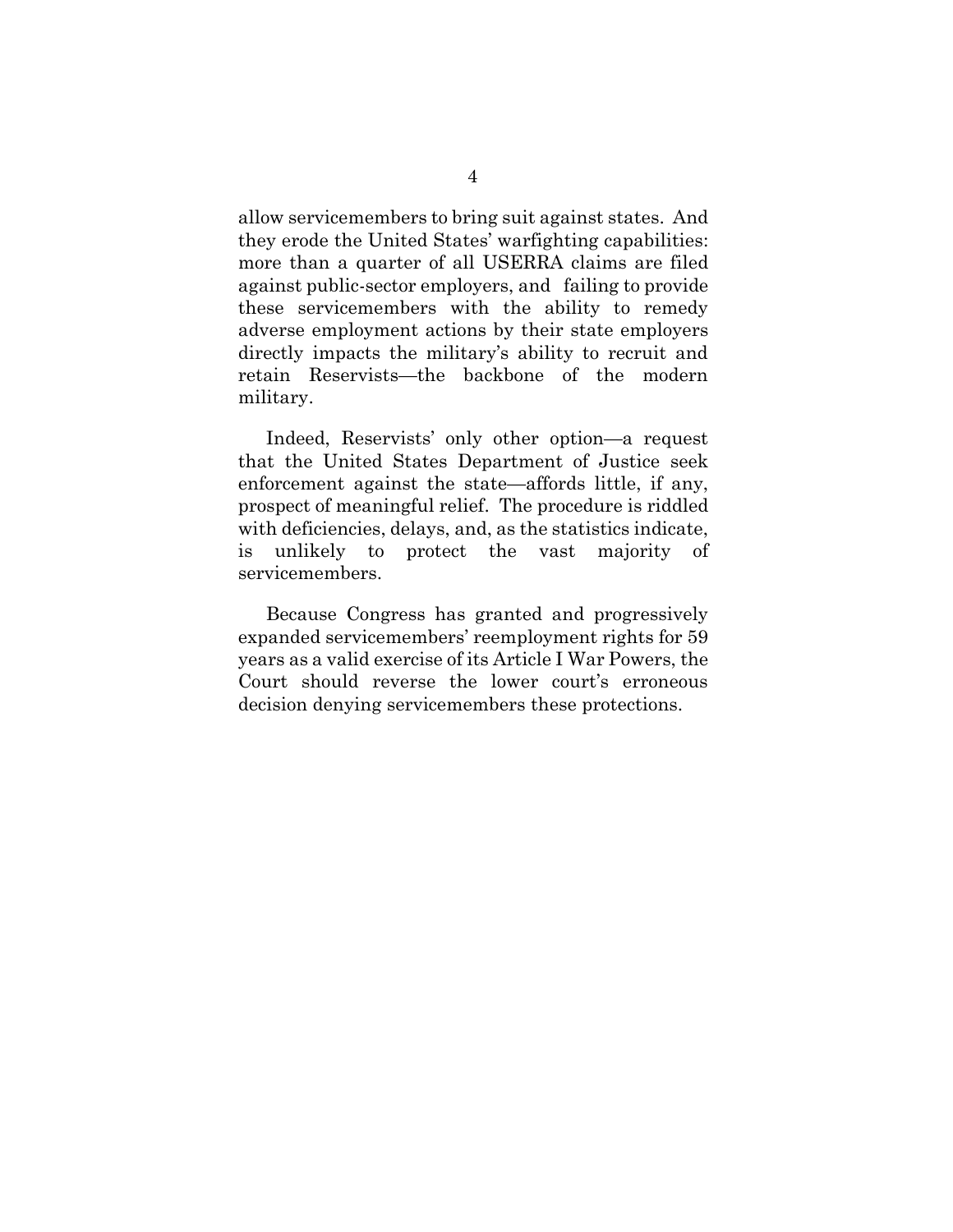#### <span id="page-14-2"></span><span id="page-14-1"></span><span id="page-14-0"></span>**ARGUMENT**

### **I. States' Invalidation of a Federal Statute Hinders the United States' Warfighting Ability.**

Since this Court decided *Seminole Tribe of Florida*  v. *Florida,* 517 U.S. 44 (1996) and *Alden* v. *Maine*, 527 U.S. 706 (1999), lower courts have routinely dismissed otherwise valid USERRA claims on sovereign immunity grounds. But Congress enacted USERRA pursuant to its Article I War Powers. See 144 Cong. Rec. 4458 (1998). USERRA's enforcement provision permitting private suits against state government employers in state courts is a valid exercise of Congress' plenary and exclusive War Powers.

<span id="page-14-4"></span><span id="page-14-3"></span>The exclusive power to raise, support, and control armies and to regulate militias belongs to Congress, and that power is absolute. Prior to the Constitution's ratification, state militias—which evolved into the National Guard—were under exclusive state control. See Charles Lofgren, *War Powers, Treaties, and the Constitution*, THE FRAMING AND RATIFICATION OF THE CONSTITUTION 242, 249 (1987). However, the Constitution entrusted the federal government with complete and ultimate control over the militia. U.S. Const. art. I, § 8, cl.15 (Congress has the power "[t]o provide for calling forth the Militia to execute the Laws of the Union, suppress Insurrections and repel invasions."). Indeed, since the beginning of the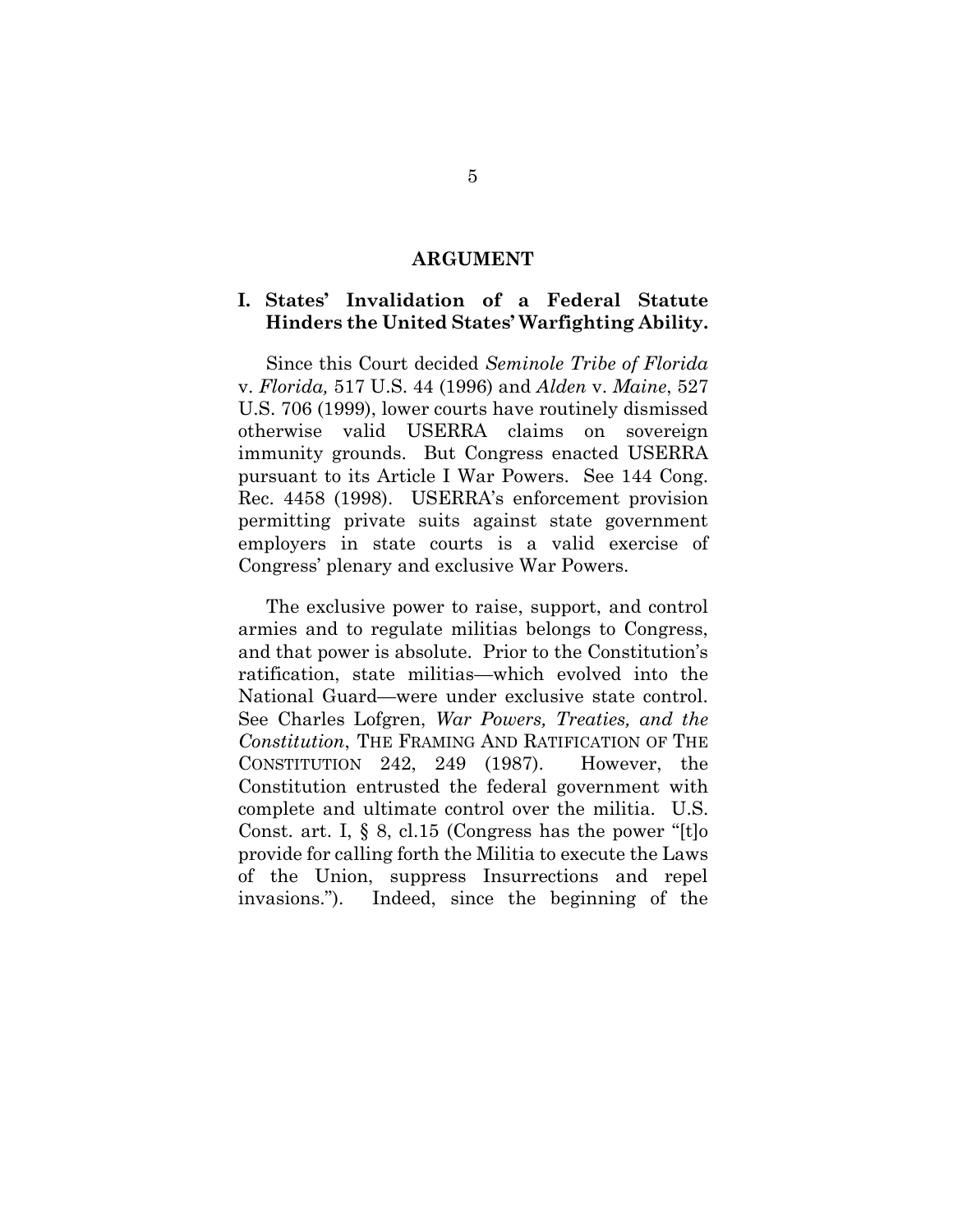<span id="page-15-3"></span>Republic, the War Powers have been considered absolute *vis-à-vis* the states. See*, e.g.*, THE FEDERALIST NO. 23 (Alexander Hamilton) (Clinton Rossiter ed., 1961) ("[T]here can be no limitation [of Congress'] authority . . . to provide for the defense and protection of the community in any matter essential to its efficacy—that is, in any matter essential to the formation, direction, or support of the national Forces.").

<span id="page-15-2"></span><span id="page-15-1"></span><span id="page-15-0"></span>This Court has long recognized that fact, stating time and time again that Congress' actions in the exercise of its War Powers are "beyond question." *Lichter* v. *United States*, 334 U.S. 742, 756 (1948). "[P]erhaps in no other area has th[is] Court accorded Congress greater deference" than "in the context of Congress' authority over national defense and military affairs[.]" *Rostker* v. *Goldberg*, 453 U.S. 57, 59-64 (1981) (holding that in determining whether a statute is constitutional, Congress' determination is afforded "great weight", and discussing at length the Court's history of War Powers deference). The Court afforded Congress this substantial deference 150 years ago in *In re Tarble*, when it rejected Wisconsin's attempt to retrieve—through a writ of habeas corpus—an individual who was in military custody for having deserted the Army. In doing so, this Court described Congress' War Powers as "plenary and exclusive," and held that "[n]o interference with the execution of th[e] power of the national government in the formation, organization, and government of its armies by any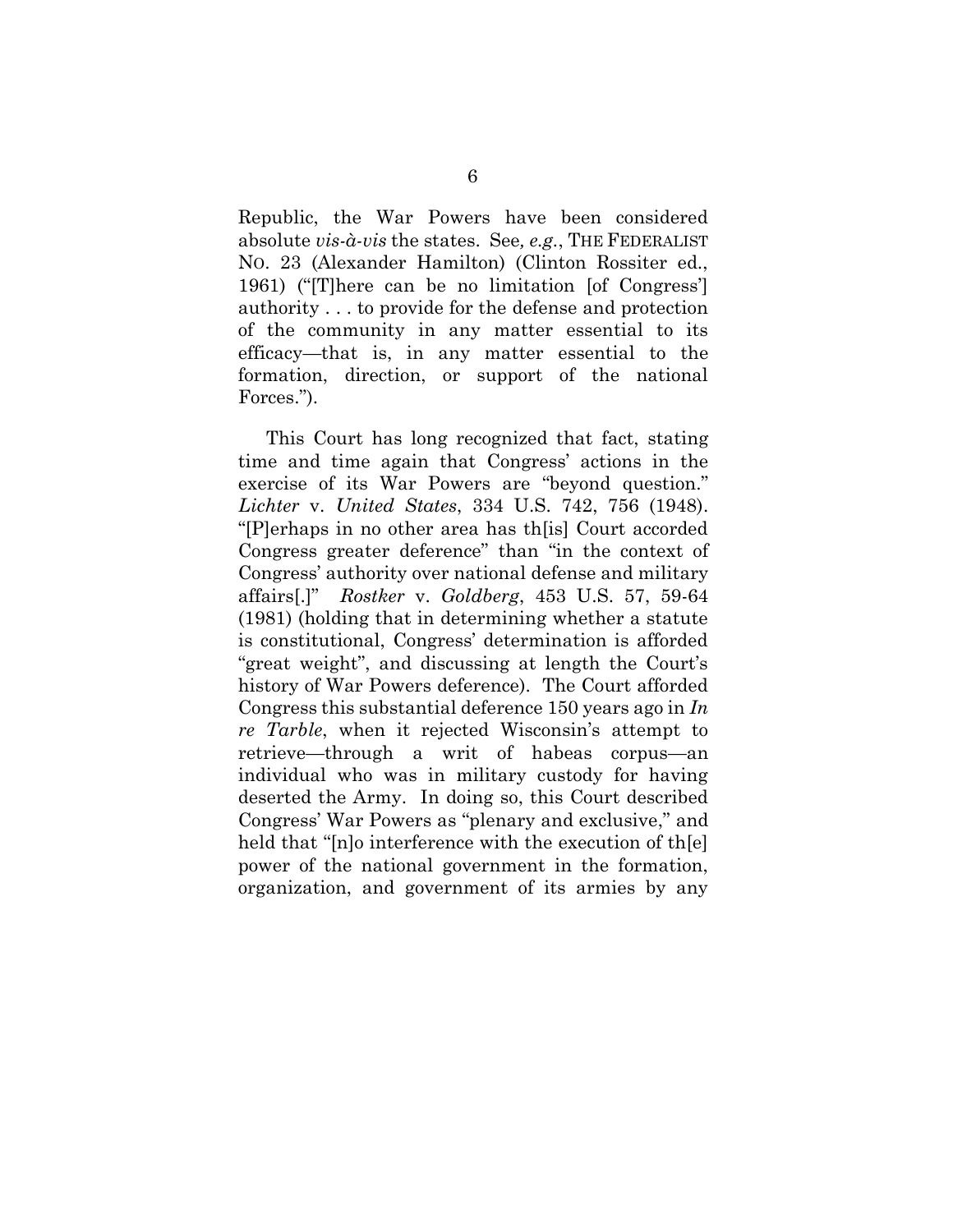<span id="page-16-0"></span>State officials could be permitted without greatly impairing the efficiency" of the military. 80 U.S. 397, 408 (1871). Fifty years later, this Court again deferred to Congress' authority to impose requirements on states' militias, holding that states cannot intrude on Congress' War Powers because these powers were "complete to the extent of its exertion and dominant." *Selective Draft Law Cases*, 245 U.S. 366, 383 (1918).

<span id="page-16-1"></span>The War Powers are noteworthy for their expansive grant of authority to Congress, and the extent of the limitations they impose upon state power. The enactment of USERRA fits firmly within the ambit of this expansive authority and empowers the initiation of suits against nonconsenting states when necessary to vindicate the statute's intended protections. See Pet'r's Br. 18. As detailed below, Congress enacted USERRA's employment protections pursuant to its War Powers, and those protections are a vital element of the United States' ability to engage in effective warfighting.

Accordingly, this Court's history of deference to legislation invoking Congress' authority under the War Powers, and the Constitution's text, structure, and history, confirm that authorizing private suits against state government employers in state courts is a valid exercise of Congress' plenary and exclusive War Powers.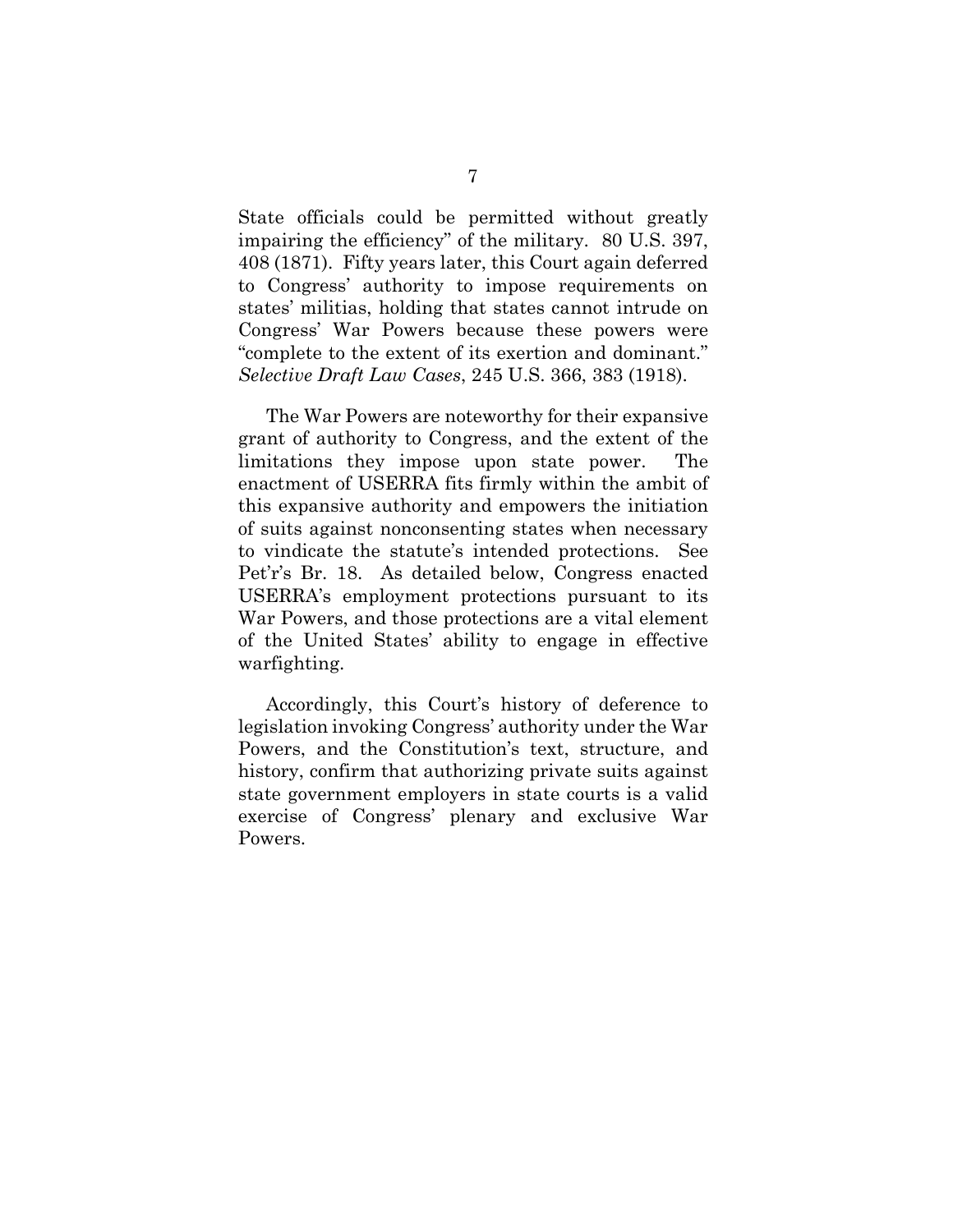## **A. Congress' Progressive Expansion of Servicemembers' Employment Protections Was Intended to Facilitate Effective Warfighting.**

<span id="page-17-0"></span>Servicemembers' reemployment protections have always been linked with raising and supporting the Armed Forces. These protections originated in the Selective Training and Service Act of 1940 (the "1940 Act"). See Pub. L. No. 76-783, 54 Stat. 885 (1940). Enacted to prepare for rapid military mobilization shortly before World War II, the 1940 Act gave the President broad authority to induct civilians into the armed forces. See *id.* § 3(a).

To help facilitate the Act's aims, Congress included a novel post-service reemployment right. The 1940 Act required federal and private employers to "restore[]" to their prior position or a "position of like seniority, status, and pay"—persons returning to the civilian workforce after being "inducted into [military service][.]" *Id.* § 8(b). This approach directly advanced the military's ability to effectively wage war. Senator Elbert Thomas—a member of the Senate Military Affairs Committee—explained:

It would seem to be obvious that if the Congress has power to raise an army[,] that power can be effectively exercised only if the Congress can take such measures as are necessary to make it an efficient army and to prevent undue hardships upon the persons who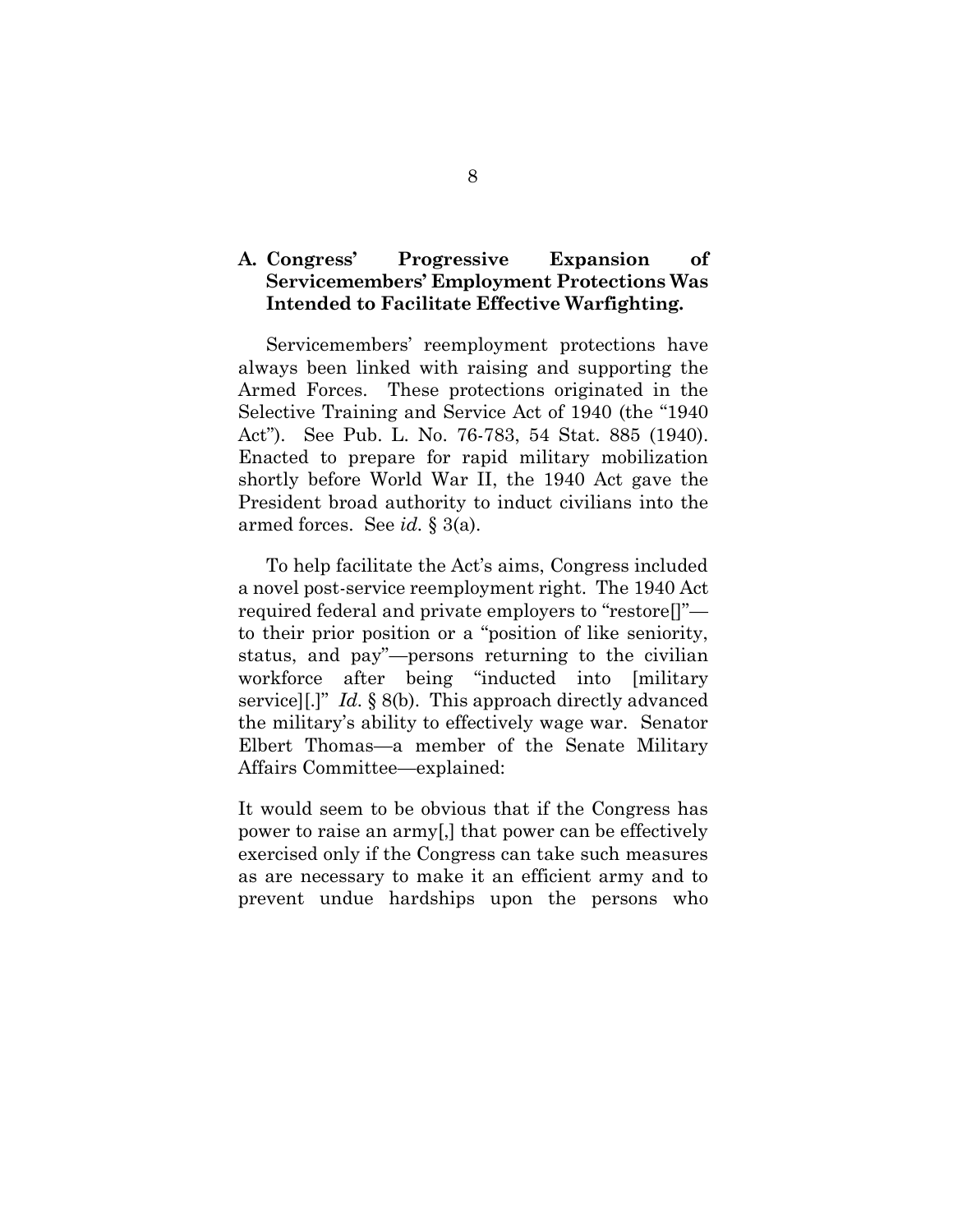constitute the army. . . [N]o one can deny that if we guarantee their jobs when their military service is completed we have taken a long step in providing the Army and Navy with patriotic men who are willing and anxious to serve their country.

<span id="page-18-5"></span><span id="page-18-4"></span>86 Cong. Rec. 10573 (1940); see also *Selective Compulsory Military Training and Service; H.R. 10132 Before the H. Comm. On Military Affairs* (1940) (similar assessment from War Department).

<span id="page-18-2"></span>Post-war recodification of the 1940 Act—through the 1948 Military Selective Service Act (the "1948 Act")—likewise characterized the right to reemployment as part of Congress' efforts to "achieve[]" and "maintain[]" "an adequate armed strength" "to insure the security of th[e] Nation." Pub. L. No. 80-759, § 1(b), 62 Stat. 604, 605 (1948). In furtherance of these warfighting aims, Congress expanded the right further. Where the 1940 Act required reemployment so long as the servicemember was still able to perform the duties of such position, see 1940 Act, § 8(b), the 1948 Act mandated—in certain cases—that the employer provide servicemembers with service-related disabilities a position of "like seniority, status, and pay, or the nearest approximation thereof[.]" 1948 Act, § 9(b)(A), (B).

<span id="page-18-3"></span><span id="page-18-1"></span><span id="page-18-0"></span>In 1968, Congress extended reemployment protections to the Reserve components. See Pub. L. No. 90-491, 82 Stat. 790 (1968). President Johnson's signing statement makes explicit the connection to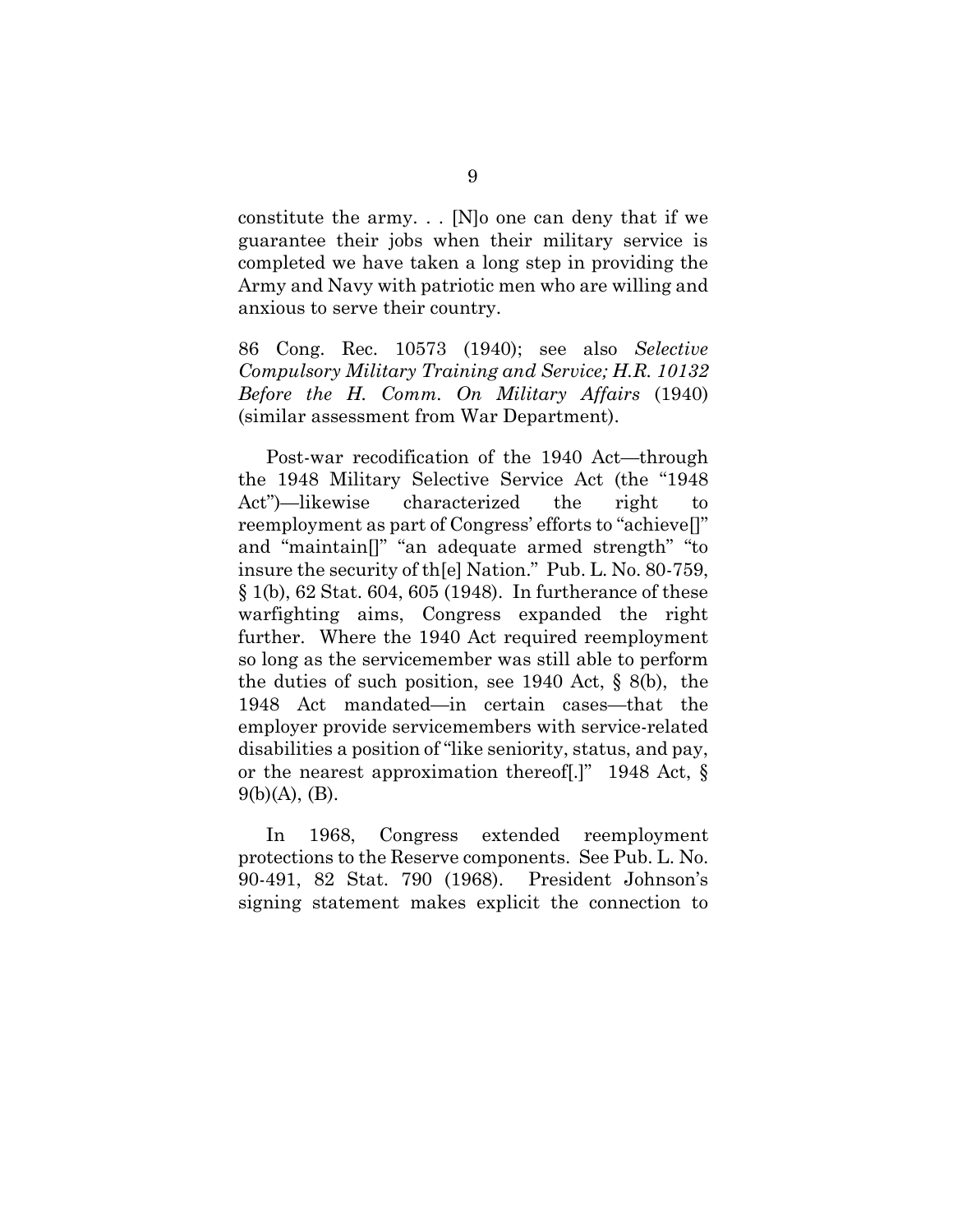<span id="page-19-2"></span>American warfighting capabilities, explaining that "members of the reserve components are . . . indispensable sinews in the military strength of our Nation." Presidential Statement on Signing Pub. L. No. 90-491, 4 WEEKLY COMP. PRES. DOC. (Aug. 17, 1968). It was thus critical to "spell out, so there can be no doubt," that these servicemembers "ha[d] the same reemployment rights and attendant conditions of employment as their fellow workers who do not have such military obligations." *Id.*

<span id="page-19-3"></span><span id="page-19-0"></span>Near the end of the Vietnam War, Congress enacted what became USERRA's immediate predecessor, the Vietnam Era Veterans' Readjustment Assistance Act of 1974 (the "1974 Act"). While the Military Selective Service Act had declared it the "sense of the Congress" that state and local employers should reemploy veterans, 1948 Act, § 9(b)(C), Congress found this nonbinding declaration to be lacking. S. Rep. No. 93-907, at 110 (1974). Accordingly, after a decade of war in Vietnam, Congress *required* reemployment by states and their political subdivisions. See Vietnam Era Veterans' Readjustment Act of 1974, Pub. L. No. 93- 508, § 404, 88 Stat. 1578, 1595 (1974). It also allowed servicemembers to vindicate these rights in federal court. 2 See *id.* § 404. With roughly 500,000 Vietnam

<span id="page-19-1"></span> $2^2$  Federal court decisions applying the 1974 Act to state employers did not find state employers' sovereign immunity defense compelling. In addressing whether the reemployment provisions of the 1974 Act violated the Eleventh Amendment, the Seventh Circuit held that Congress' "war powers serve as the vehicle for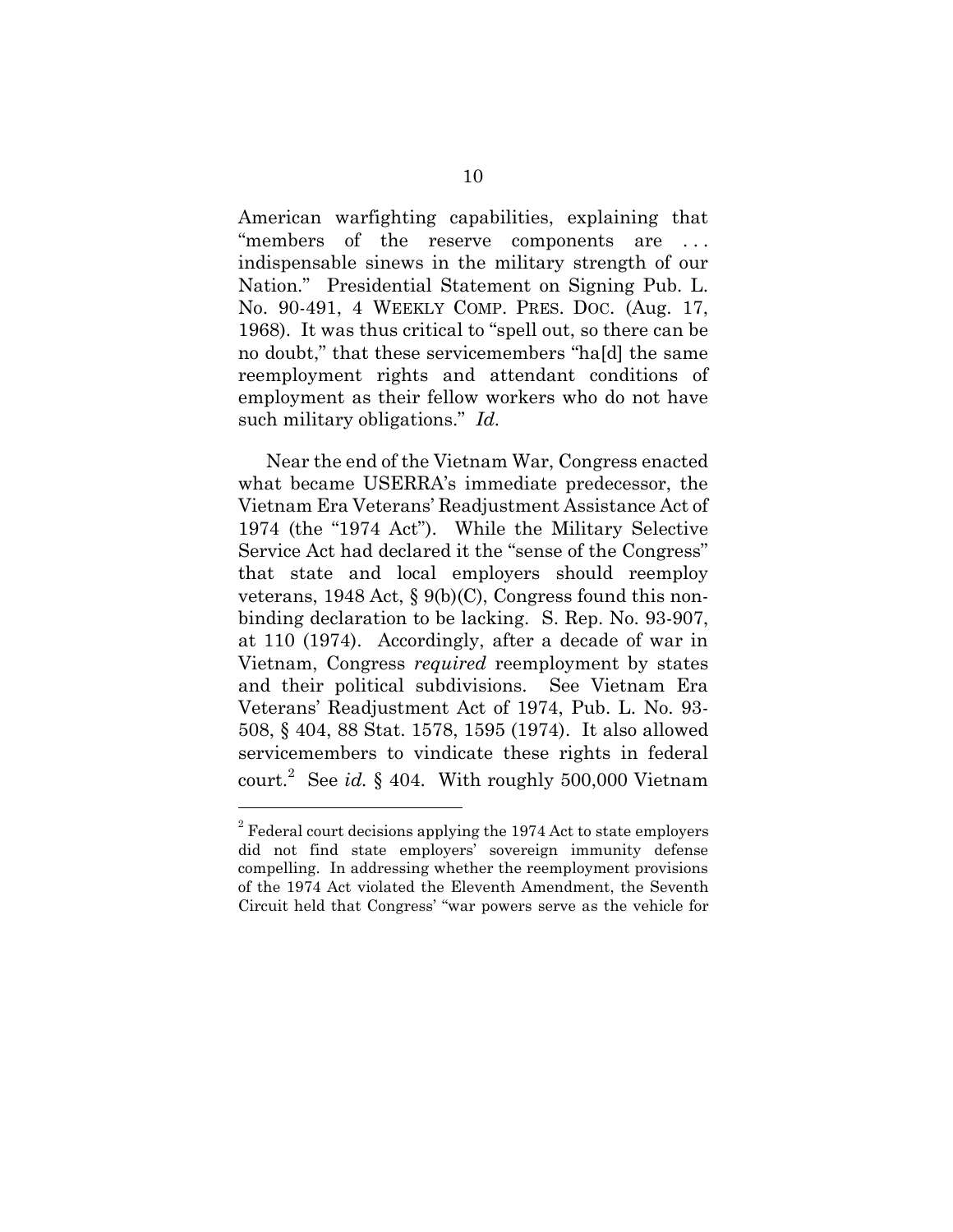veterans returning to the country—more than half of whom "were employed prior to their entering service"— Congress found it "logical and consistent with congressional intent to extend" reemployment rights "to veterans who had been *employed by State and local governments*." S. Rep. No. 93-907, at 110 (1974).

<span id="page-20-3"></span>After the Vietnam War, the transition to an allvolunteer military resulted in the drawdown of the armed forces and ushered in an era in which the role of the Reserve Components took on even greater importance. Specifically, Reservists played a crucial role in the Gulf War, particularly in support of Operation Desert Shield/Storm ("ODS/S"). During ODS/S, 228,000 Reservists were mobilized in August 1990. See David Mangelsdorff, *Reserve Components' Perceptions and Changing Roles*, MILITARY MEDICINE, Vol. 164, 10:715 at 717 (Oct. 1999).

<span id="page-20-2"></span>This expansion in the role of Reservists further underscored the difficult challenges many Reservists face. During the Gulf War, Reservists were deployed for longer periods of time. *Id.* As a result, many lost

<span id="page-20-1"></span><span id="page-20-0"></span>overriding the bar of the Eleventh Amendment." *Jennings* v. *Ill. Off. of Educ.*, 589 F.2d 935, 938 (7th Cir. 1979). Similarly, in *Peel*  v. *Florida Department of Transportation*, the Fifth Circuit, in considering whether the Eleventh Amendment prevents a federal court from ordering a state agency to reinstate a former employee under the [1974 Act], held that the "express language in the Act authorizing suits against the states is sufficient to overcome the potential bar of the [E]leventh [A]mendment." 600 F.2d 1070, 1081 (5th Cir. 1979).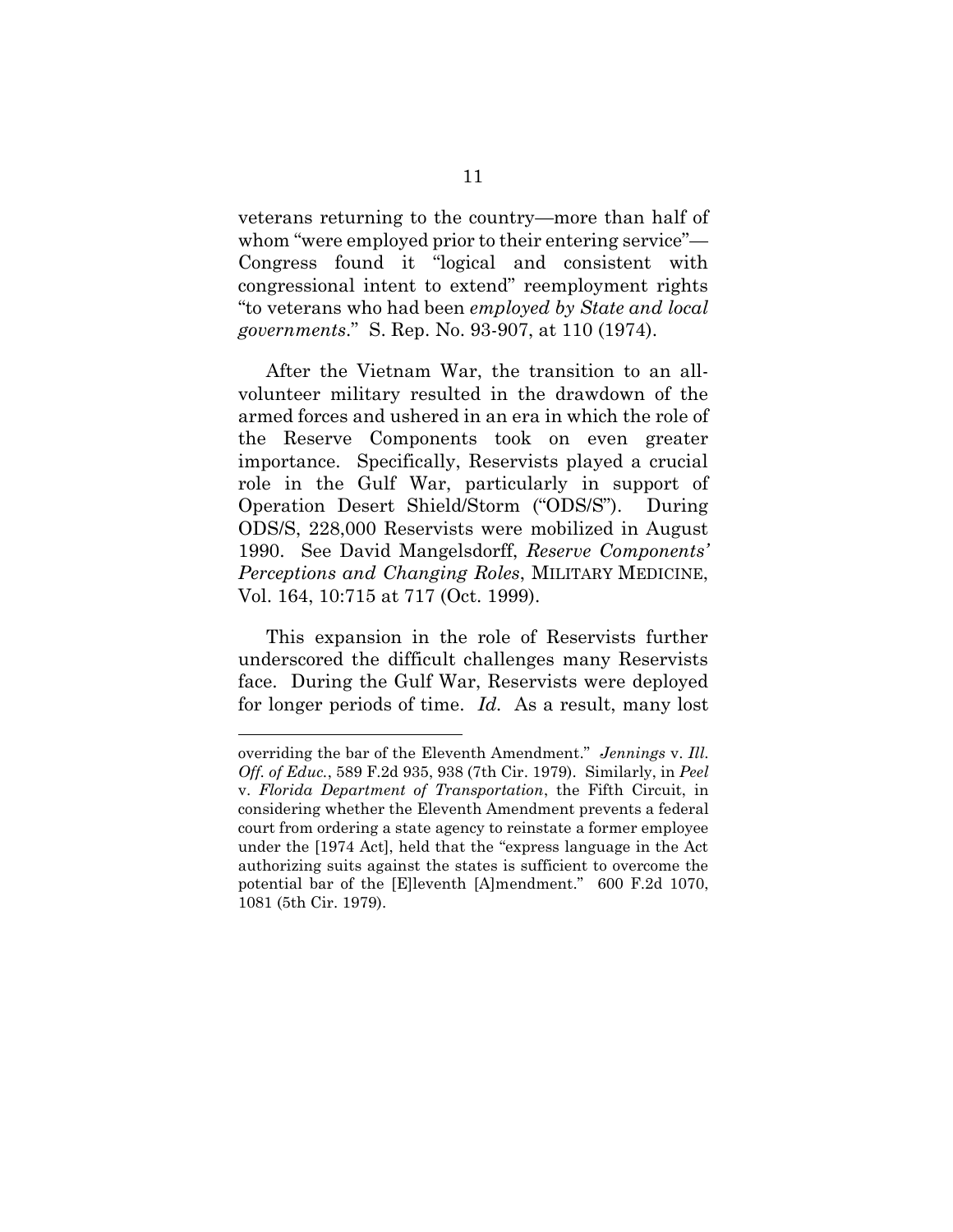<span id="page-21-3"></span>their civilian income and reported problems arranging "for continued civilian benefits." *Id.* In light of these issues—and recognizing the prominent role Reservists continue to play in the American military system— Congress took steps to promote Reservists' recruitment and retention.

Congress again expanded reemployment rights through the enactment of USERRA in 1994. Like its predecessor, USERRA sought to fortify American warfighting capabilities by "encourag[ing] noncareer service in the uniformed services by eliminating or minimizing the disadvantages to civilian careers and employment which can result from such service[.]" Pub. L. No. 103-353, § 2(a)(1), 108 Stat. 3149, 3150 (1994) (codified at 38 U.S.C. § 4301(a)(1)).

<span id="page-21-2"></span><span id="page-21-1"></span><span id="page-21-0"></span>Congress made explicit that its remedies had to trump sovereign immunity to effectively carry out the War Powers. After this Court held in *Seminole Tribe* that Congress' attempt to abrogate state sovereign immunity in the Indian Gaming Regulatory Act enacted pursuant to the Indian Commerce Clause violated the Eleventh Amendment, Congress amended USERRA to expressly authorize suits against state employers in state court. See Pub. L. No. 105-368, § 211, 112 Stat. 3315, 3329 (1998) (codified at 38 U.S.C. § 4323(b)(2)) ("In the case of an action against a State (as an employer) by a person, the action may be brought in State court of competent jurisdiction in accordance with the laws of the State."). Congress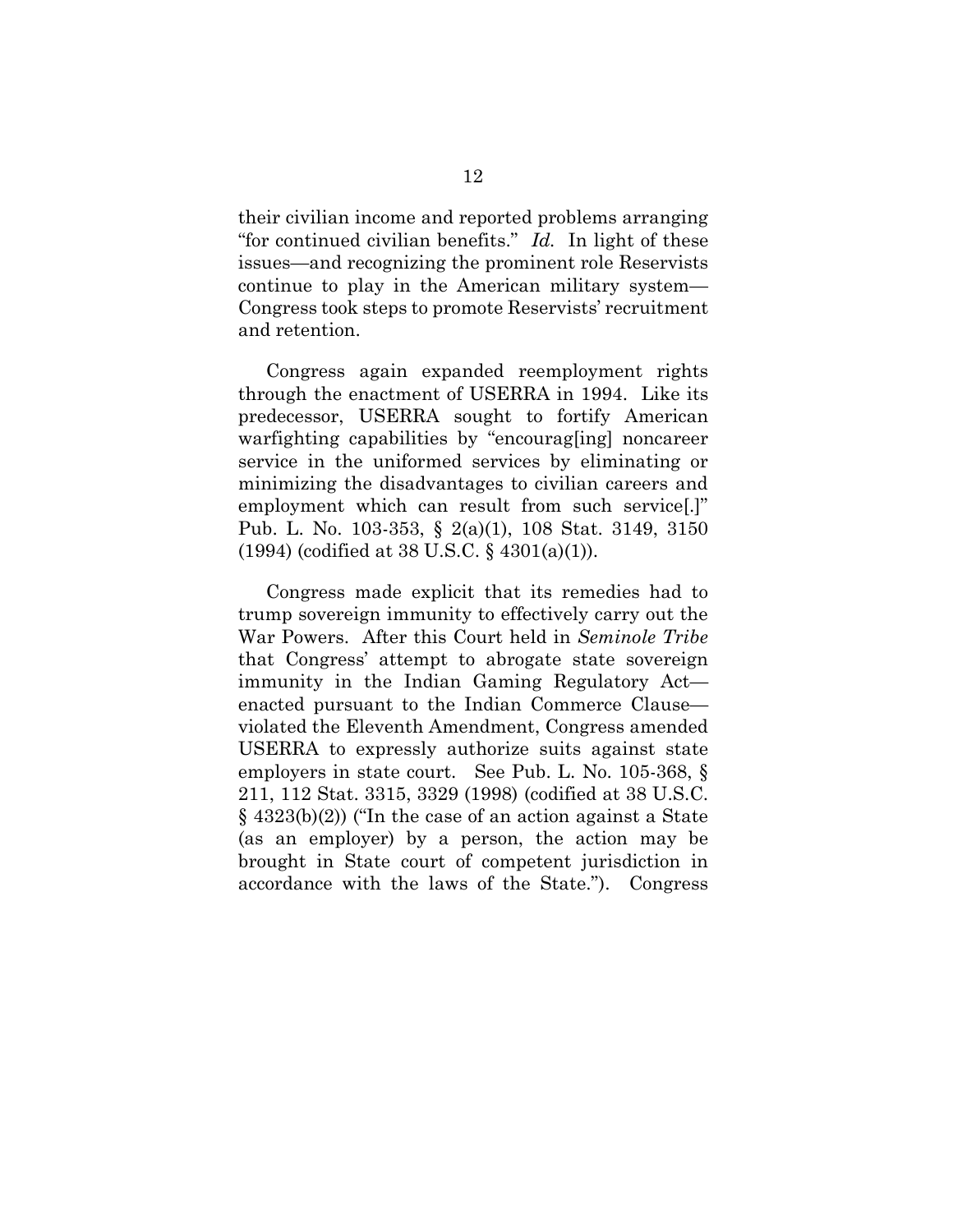explained that states that "successfully raised . . . [sovereign immunity] as a bar to . . . private actions [under USERRA]" "threaten not only a long-standing policy protecting individuals' employment right, but also raise serious questions about the United States ability to provide for a strong national defense." H.R. Rep. No. 105-448, at 5 (1998).

<span id="page-22-0"></span>Representative Bob Filner of California underscored this point with an example fresh on the legislators' minds:

We all remember the crucial role members of the Guard and Reserves played in the successful conduct of the Persian Gulf War and the sacrifices these individuals made to serve their country. Literally hundreds of thousands of our citizen soldiers, many with little more than 48 hours' notice, left their families and their jobs to answer their country's call to arms. Because the law protects veterans' reemployment rights, these brave men and women were able to contribute enormously to the Gulf War effort with the assurance that their civilian employment would be available to them following their military service.

#### *Id.* at 4459.

In light of the critical importance of Reservists to the United States military, the increasing need to protect their reemployment rights, and Congress' expansive War Powers, this Court should not permit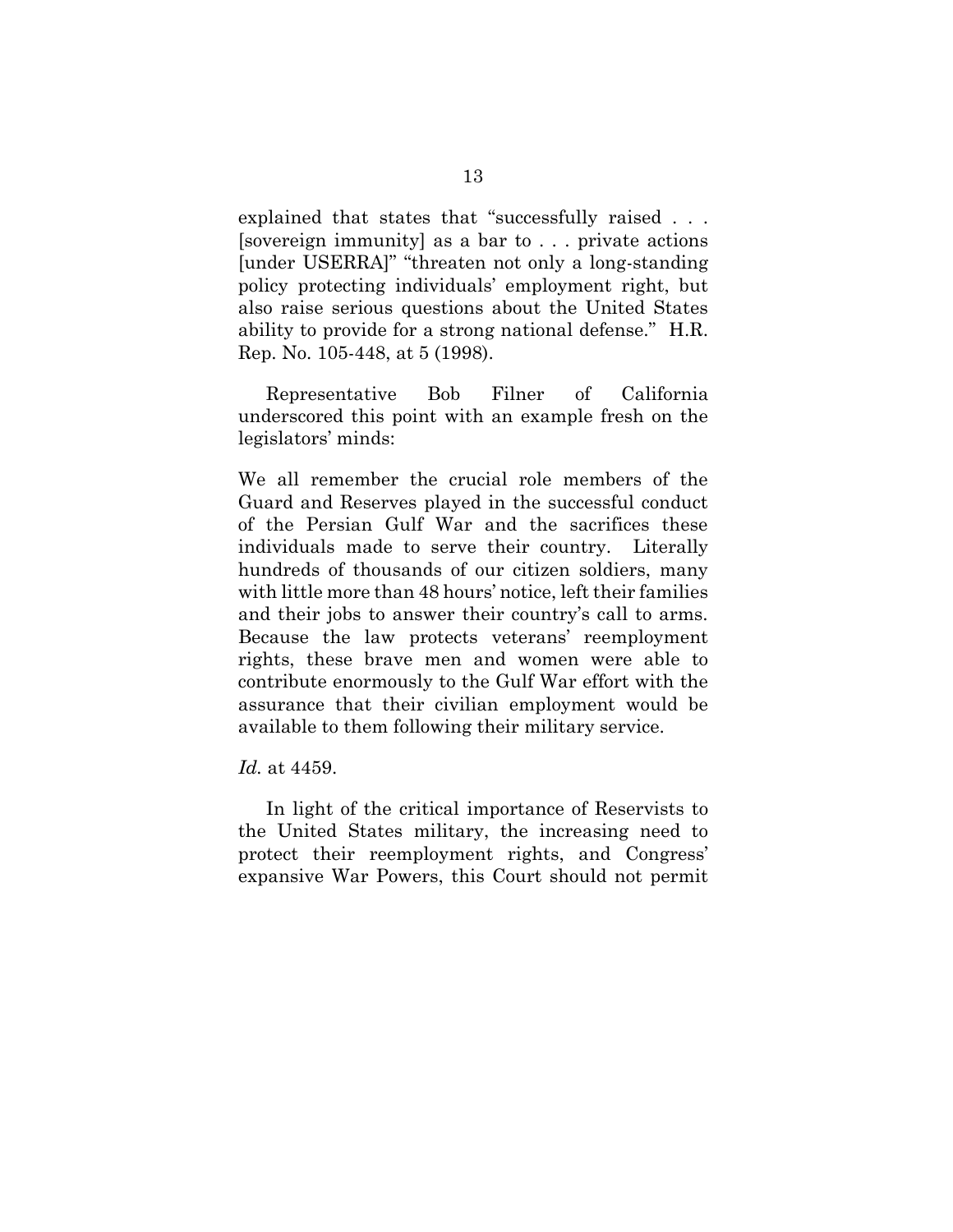states to use sovereign immunity as a shield to frustrate Congress' intent.

## **B. Full Application of USERRA is Necessary to Protect the United States' Military Recruitment and Retention Efforts.**

Every service branch except the newly created Space Force maintains a Reserve Component fully capable of supporting the nation's military missions. From the standpoint of readiness, the Reserve Components provide a significant portion of the nation's military forces. More than one million citizenwarriors—nearly half of the United States Armed Forces—serve in the Ready Reserve while maintaining their civilian employment. See *Defense Primer: Reserve Forces*, CONGRESSIONAL RESEARCH SERVICE 1 (updated Dec. 21, 2021), https://fas.org/sgp/crs/natsec/IF10540.pdf.<sup>3</sup>

<span id="page-23-1"></span><span id="page-23-0"></span>The Reserve Components bear a significant burden in carrying out the nation's overseas operations and "provid[ing] critical combat power and support." See Col. (Ret.) Richard J. Dunn, *America's Reserve and National Guard Components: Key Contributors to U.S. Military Strength*, THE HERITAGE FOUND. (Oct. 5, 2015). In 2011, the Vice Chairman of the Joint Chiefs of Staff reported that "[d]uring a decade of sustained

 $3\text{ }\text{``The }\text{Ready }$  Reserve is the primary manpower pool of the reserve components." *Id.* at 1. It includes the Selected Reserve, the Individual Ready Reserve, and the Inactive National Guard. *Id.*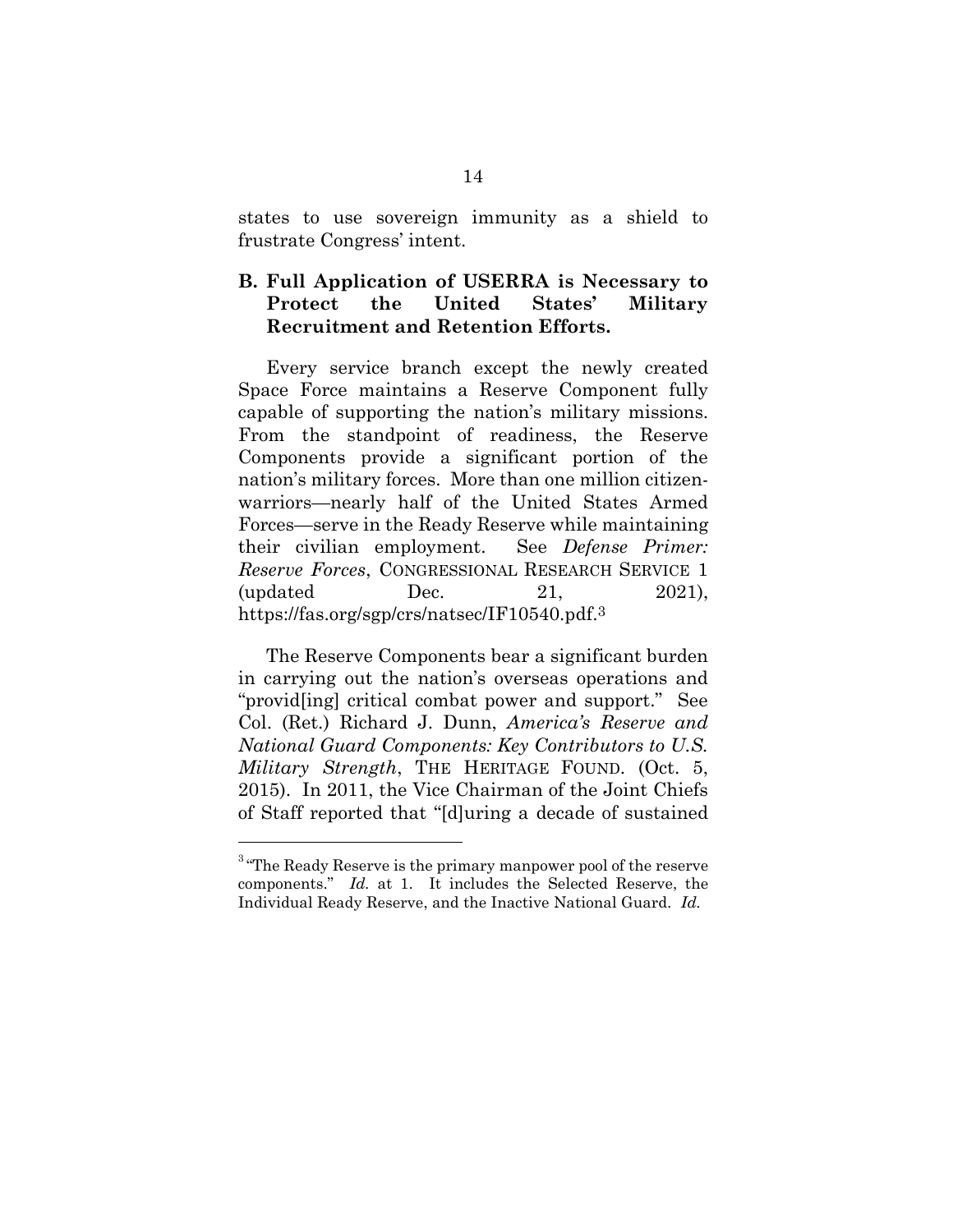<span id="page-24-0"></span>engagement in combat operations, the Reserve Components of our Armed Forces have been transformed . . . from a strategic force of last resort to an operational reserve that provides full-spectrum capability to the Nation." DEP'T OF DEF., *Comprehensive Review of the Future Role of the Reserve Component*, Vol. I at 1 (Apr. 5, 2011). As a result of this transformation of the force, a total of "40,375 [reservists] were serving on active duty on June 9, 2020," vastly exceeding the number of reservists mobilized at almost any point prior to September 11, 2001. C.R.S., Reserve Component Personnel Issues: Questions and Answers at 8, n.32 (June 15, 2020).

<span id="page-24-1"></span>Since the Gulf War, Reservists have continued to play a significant role in the United States military. "Reserve Component . . . service members have repeatedly deployed and operated in Bosnia, Iraq, Afghanistan, and participated in numerous other contingency, humanitarian, and homeland support missions." RESERVE FORCES POL'Y BD., *Improving the Total Force: Using the National Guard and Reserves,*  RFPB Report FY17-01 11 (Nov. 1, 2016). In fact, over 931,000 Reservists have been activated since September 11, 2001, many multiple times. *Id.* at 18. Since 2001, more than half of Reservists have been mobilized more than once, and 89% of the Reservists' mobilizations were to combat zones. *Id.* at 25. Moreover, unlike earlier conflicts, soldiers being mobilized now are more likely to face increased time on active duty, thus putting their ability to return to their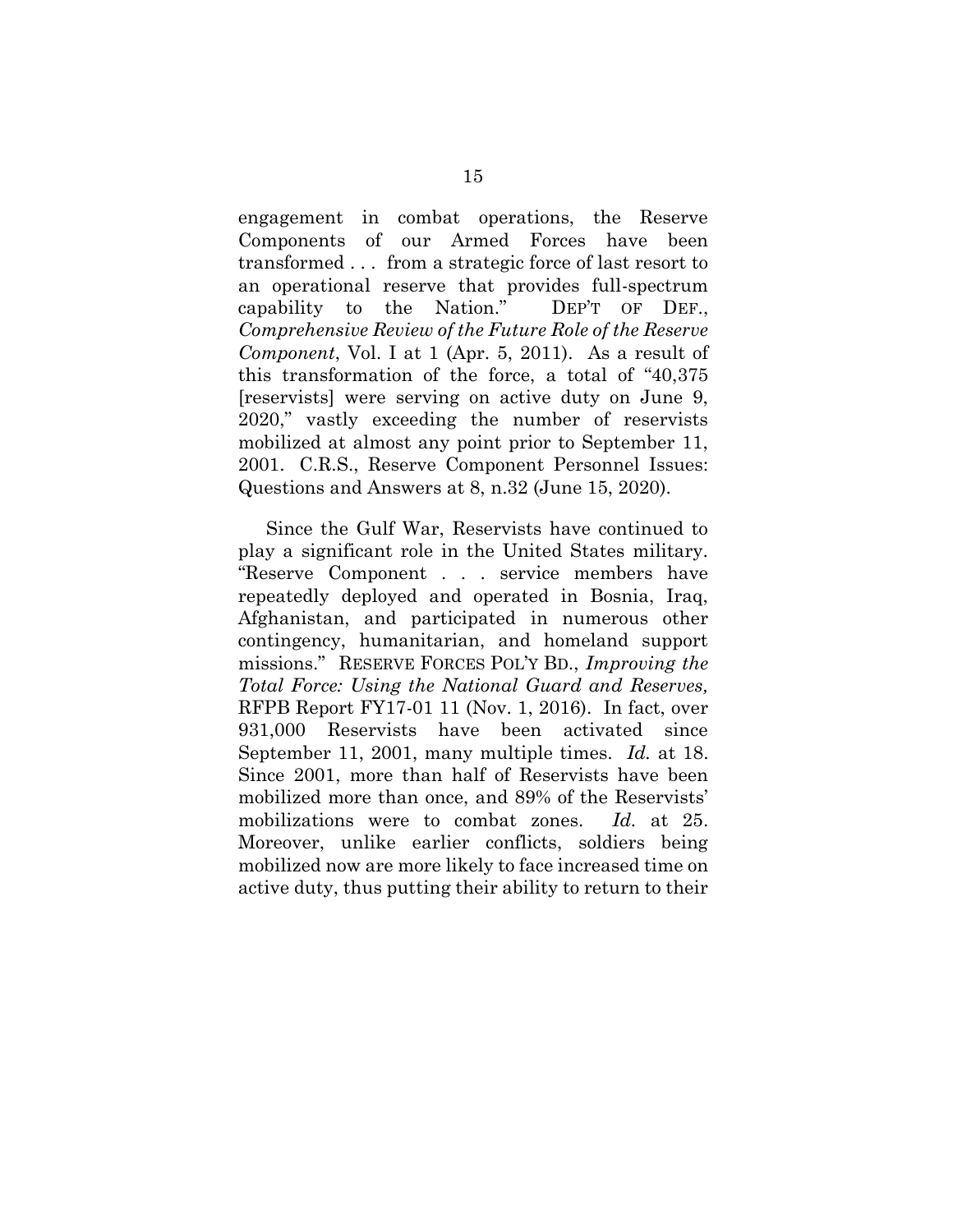<span id="page-25-0"></span>previous employment at greater risk. See Jeffery M. Hirsch, *Can Congress Use Its War Powers To Protect Military Employees from State Sovereign Immunity?*, 34 SETON HALL L. REV. 999 (2004).

<span id="page-25-1"></span>The nation benefits greatly from Reservists' service because of their unique talents. Reservists "bring unique capabilities and professional expertise to the Total Force gained through years of experience in the civilian sector[,]" especially in professions that are typically too "cost-prohibitive to develop in the Active Component (i.e. doctors, nurses, lawyers, computer analysts, cyber experts, engineers, etc.)." RESERVE FORCES POL'Y BD., *supra*, at 29. Moreover, the Reserve Components "require[] significantly less overhead and infrastructure costs"— "typically less than one-third the cost of the Active Component[.]" *Id.* at 18. Yet, Reservists "have performed at a level on par with their Active Component[] counterparts and their performance has been consistently exceptional[.]" *Id.* at 11.

Accordingly, the Reserve Components are an indispensable part of securing and protecting the national interest. As the Department of Defense ("DoD") recently concluded, "[u]nless we had chosen to drastically increase the size of the Active Components, our domestic security and global operations since September 11, 2001 *could not have been executed*  without the activation of hundreds of thousands of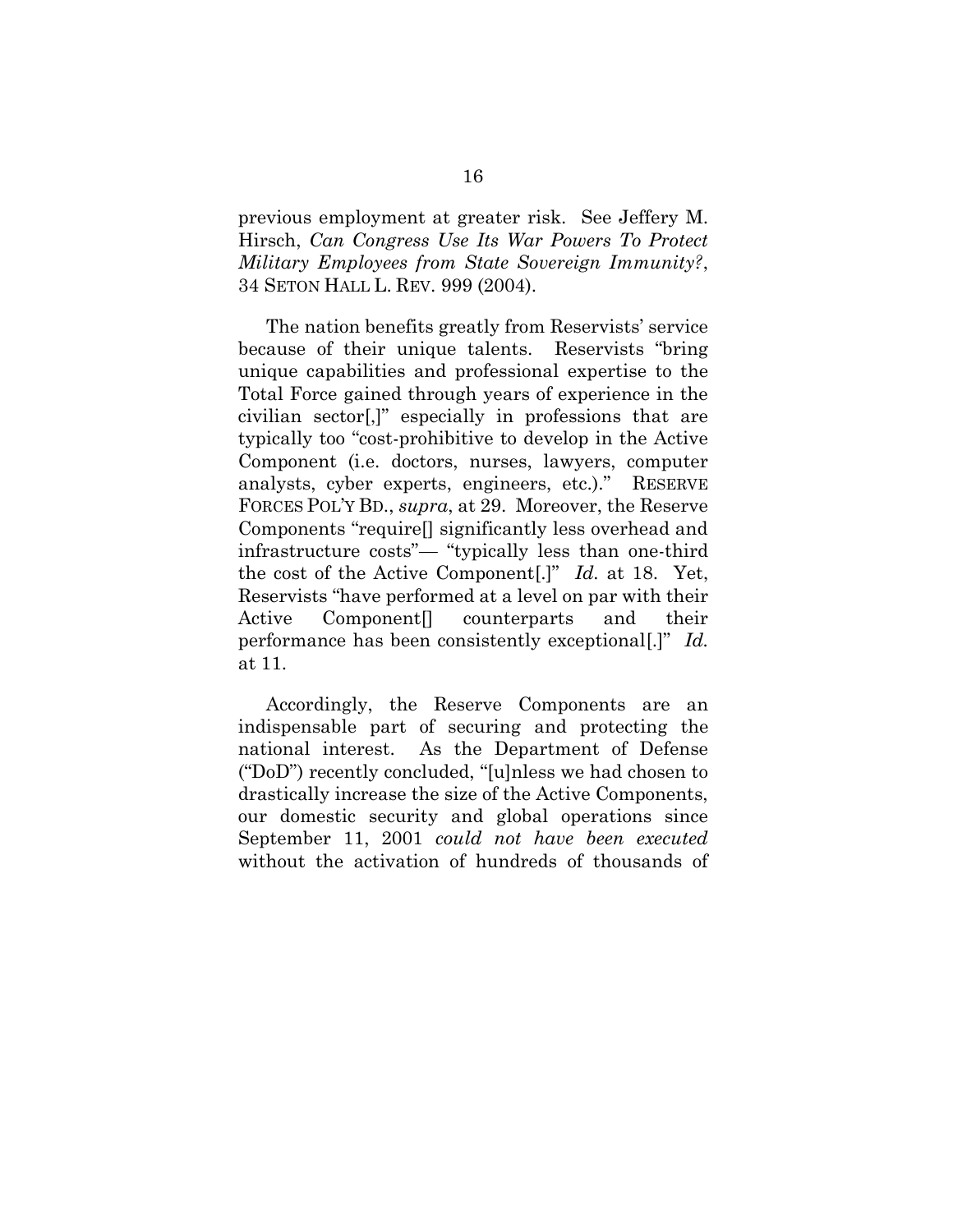<span id="page-26-1"></span>trained Reserve Component personnel." DEP'T OF DEF., *supra, at* 1–2 (emphasis added).

<span id="page-26-2"></span>Congress' ability to establish and maintain these Reserve Components would be seriously impaired if employers did not allow their employees to serve or failed to accommodate employees who wish to serve and are serving as Reservists. See Jessica Vasil, *The Beginning of the End: Implications of Violating USERRA*, 11 DEPAUL J. SOC. JUST. 1, 22 (2018) ("Due to an increased reliance on the Reserve/National Guard in a post[-]9/11 world, any violation of USERRA ultimately hurts national security."); see also COMMISSION ON THE NATIONAL GUARD AND THE RESERVES, *Transforming the National Guard and Reserves into a 21st-Century Operational Force* 257–58 (Jan. 31, 2008) (explaining that the reemployment protections "allay fears that may be a distraction in combat. A service member's thoughts of his or her family should always be a comfort, never a worry.") ("*Transforming the Reserve Components*").

<span id="page-26-3"></span><span id="page-26-0"></span>According to the 2019 Status of Force Survey of Reserve Component Members, a significant portion of the surveyed Reservists (approximately 22%) responded that conflicts between their civilian jobs and their monthly weekend drills would constitute a reason to leave the service to a great or very great extent. See Off. of People Analytics, *2019 Status of Forces Survey of Reserve Component Members*, DEP'T OF DEF. 174 (Aug. 2019). This is of particular concern given that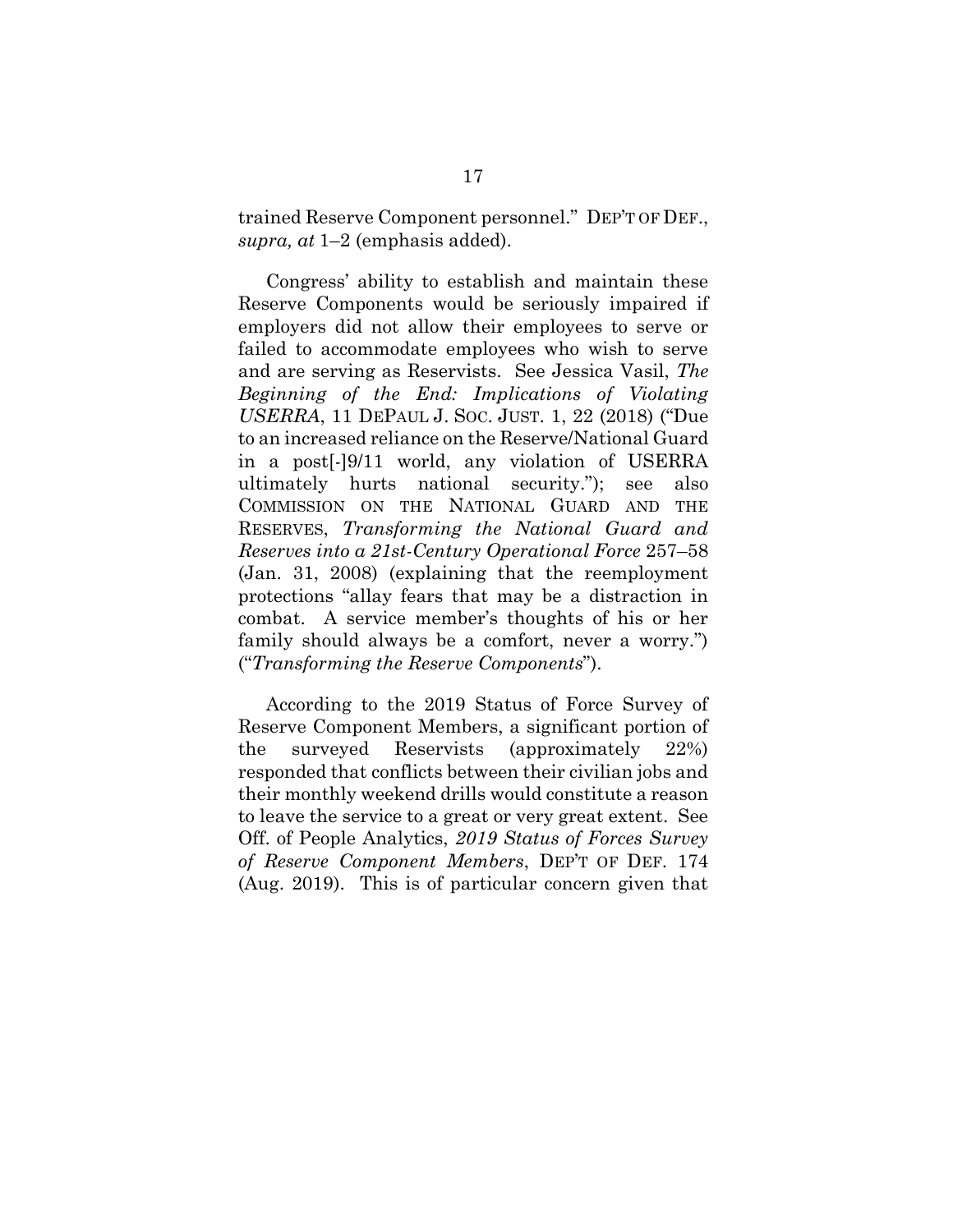<span id="page-27-1"></span>the same survey shows that only 65% of the surveyed Reservists answered that their civilian employers have a favorable or very favorable view of their service as Reservists, *id.* at 92, and other research shows that Reservists are less likely to get hired in the civilian sector, see Theodore F. Figniski, *Research: Companies Are Less Likely to Hire Current Military Reservists*, HARV. BUS. SCH. (Oct. 13, 2017), https://hbr.org/2017/10/research-companies-are-lesslikely-to-hire-current-military-reservists.

<span id="page-27-3"></span>By ensuring that Reservists can retain their jobs and participate in the military without fear of reprisal by their civilian employers, USERRA's reemployment protections are an indispensable element to DoD's recruiting and retention efforts.

## **C. Veterans Constitute a Great Number of State and Local Government Employees and, Upon Return from Service, Increasingly Face Workplace Discrimination.**

<span id="page-27-2"></span>State and local governments employ high rates of Reservists and veterans. Approximately 21% of Reservists are employed either by a state or local government. See Susan M. Gates, et al., *Supporting Employers in the Reserve Operational Forces Era*, RAND CORP. 44 (2013).

<span id="page-27-0"></span>Moreover, "[S]tate and local government workers . . . are more likely to be veterans[.]" David Cooper and Julia Wolfe, *Cuts to the State and local public sector*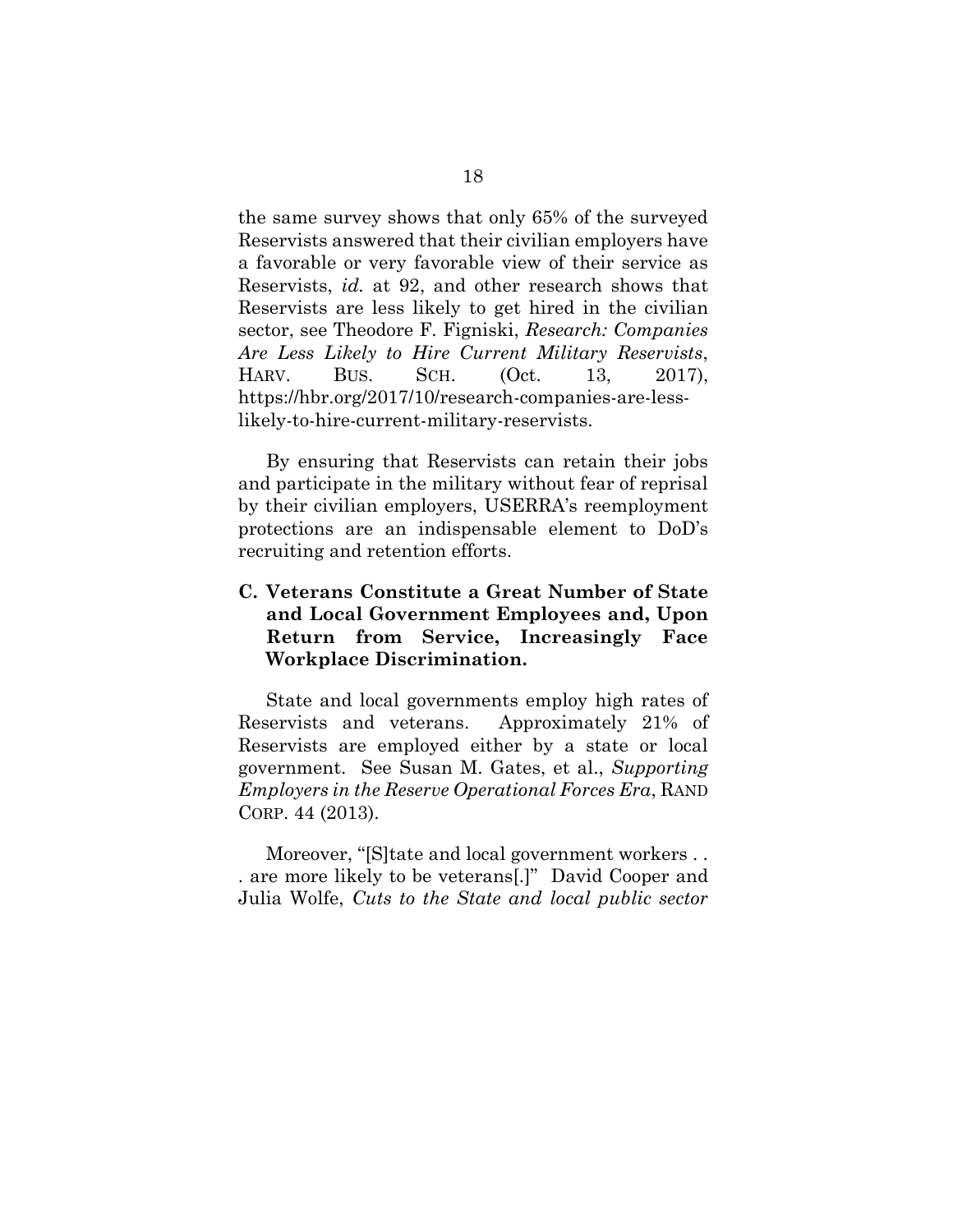<span id="page-28-0"></span>*will disproportionately harm women and Black workers*, ECONOMIC POLICY INSTITUTE (July 9, 2020), https://www.epi.org/blog/cuts-to-the-state-and-localpublic-sector-will-disproportionately-harm-womenand-black-workers/. A 2018 study by the Economic Policy Institute shows that 1,133,600 (or 6.6%) of state and local government workers are veterans.<sup>4</sup> *Id.* Many of these veterans also have a service-connected disability. For example, "[i]n August 2020, 31 percent of employed veterans with a [service-connected] disability worked in federal, state, or local government, compared with 19 percent of veterans with no disability and 14 percent of nonveterans." U.S. DEP'T OF LAB., Bureau of Labor Statistics, *Employment Situation of Veterans—2019* 4 (Mar. 18, 2021), https://www.bls.gov/news.release/pdf/vet.pdf. In total, more than 200,000 veterans both work for their state or local government and suffer from a serviceconnected disability, *See id* at tbl. 8*.*

<span id="page-28-1"></span>As servicemembers return to civilian employment, many employers do not welcome them back. As the congressionally-chartered Commission on the National Guard and Reserves explained, "[a]s use of the reserve components has risen, reservists have become increasingly concerned that their service will harm

<sup>&</sup>lt;sup>4</sup> In 2014, approximately 24 percent of Texas veterans were federal, state, or local government employees. See OFF. OF THE TEX. GOVERNOR, *Veterans in Texas: A Demographic Study* (2016), https://gov.texas.gov/uploads/files/organization/twic/veteransupd ate\_summary.pdf.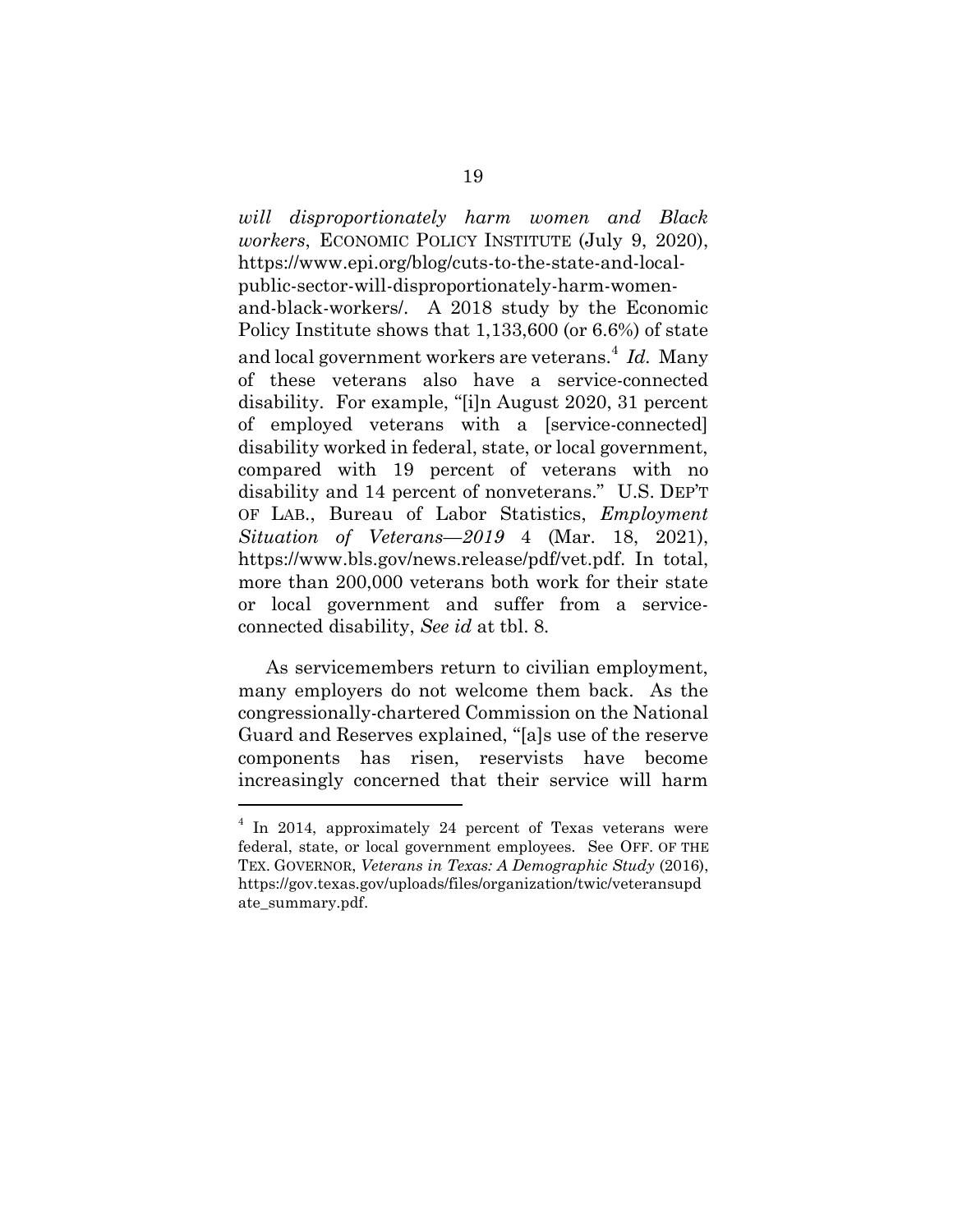<span id="page-29-5"></span><span id="page-29-4"></span>their civilian employment." *Transforming the Reserve Components*, at 258 (collecting data). In recent years, Reservists have alleged discrimination by state and local governments in greater numbers. For example, in fiscal year 2011, public-sector jobs—including federal, state and local—accounted for 27 percent of the 2,884 USERRA cases filed. See Steve Vogel, *Returning military members allege job discrimination* — *by federal government*, WASH. POST (Feb. 19, 2012), https://www.washingtonpost.com/world/nationalsecurity/returning-military-members-allege-jobdiscrimination--by-federalgovernment/2012/01/31/gIQAXvYvNR\_story.html. Moreover, alleged and proven discrimination by state and local governments is wide ranging, and impacts Reservists in *all* employment sectors.

<span id="page-29-3"></span><span id="page-29-2"></span><span id="page-29-1"></span><span id="page-29-0"></span>For example, public high school teachers have been terminated by Department of Education supervisors for attending pre-deployment planning sessions. See*, e.g.*, *Dilfanian* v. *New York City Dep't of Educ.*, No. 12 cv-6012, 2018 WL 4259976, at \*2 (E.D.N.Y. Sep. 5, 2018). State parole officers have been denied promotion because "if . . . called to active duty, [they would] be required to be away from the job for long periods of time." *Risner* v. *Ohio Dep't of Rehab. & Corr.*, 577 F. Supp. 2d 953, 957 (N.D. Ohio 2008). Police officers have also been denied promotion for "focusing on [their] military career." *Eichaker* v. *Vill. of Vicksburg*, 627 F. App'x. 527, 530 (6th Cir. 2015); see also *Clark* v. *Va. Dep't of State Police*, 292 Va. 725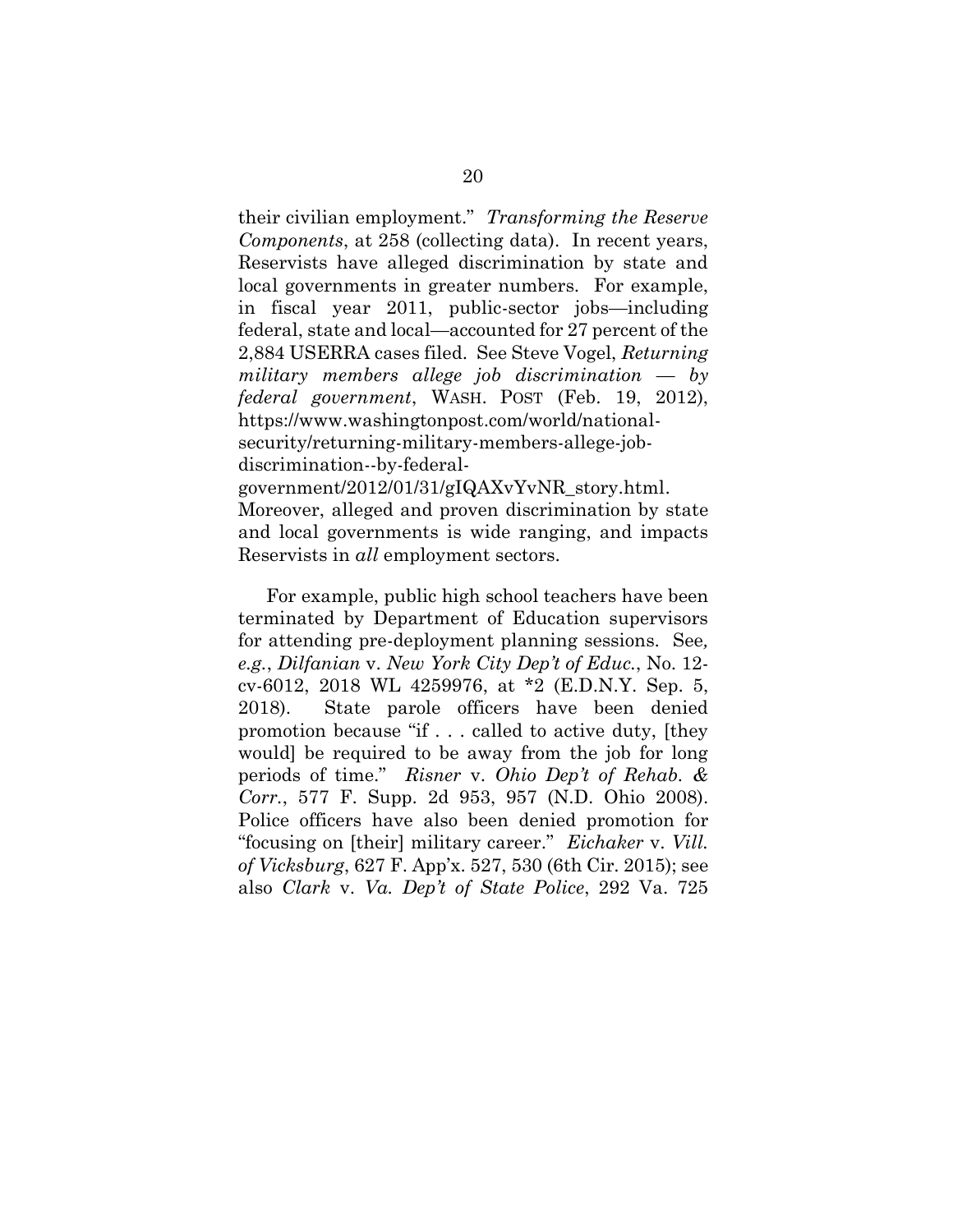<span id="page-30-6"></span><span id="page-30-1"></span>(2016). And faculty members at state universities have had their positions terminated for no reason other than answering the call to serve their country. See *Breaker*  v. *Bemidji State Univ.*, 899 N.W.2d 55, 518 (Ct. App. Minn. 2017); *Townsend* v. *Univ. of Alaska*, No. 3:06-cv-000171, 2007 WL 9734540, at 1 (D. Alaska Oct. 11, 2007).

Many of these Reservists have been unable to vindicate their rights because—*contrary to Congress' clearly expressed intention*—state courts have refused to grant relief under USERRA.<sup>5</sup> Denying USERRA protections to Reservists not only precludes them from vindicating their rights, it sanctions the discrimination that servicemembers and veterans frequently encounter in the civilian workforce as a price for serving their country.

Unchecked, this trend will reduce the number of Americans willing to join and remain in the Reserve Components, and thus threatens the nation's combat readiness—the very outcome Congress sought to avoid when it amended USERRA in light of this Court's decision in *Seminole Tribe*.

<span id="page-30-5"></span><span id="page-30-4"></span><span id="page-30-3"></span><span id="page-30-2"></span><span id="page-30-0"></span><sup>5</sup> See, *e.g.*, *Larkins* v. *Dep't of Mental Health & Mental Retardation*, 806 So.2d 358 (Ala. 2001); *Janowski* v. *Div. of State Police, Dep't of Safety & Homeland Sec.*, 981 A.2d 1166 (Del. 2009); *Anstadt* v. *Bd. of Regents of the Univ. Sys. of Ga.*, 303 Ga. App. 483 (2010); *Clark* v. *Va. Dep't of State Police*, 292 Va. 725 (2016); *Smith*  v. *Tenn. Nat'l Guard*, 387 S.W.3d 570, 572 (Tenn. Ct. App. 2012).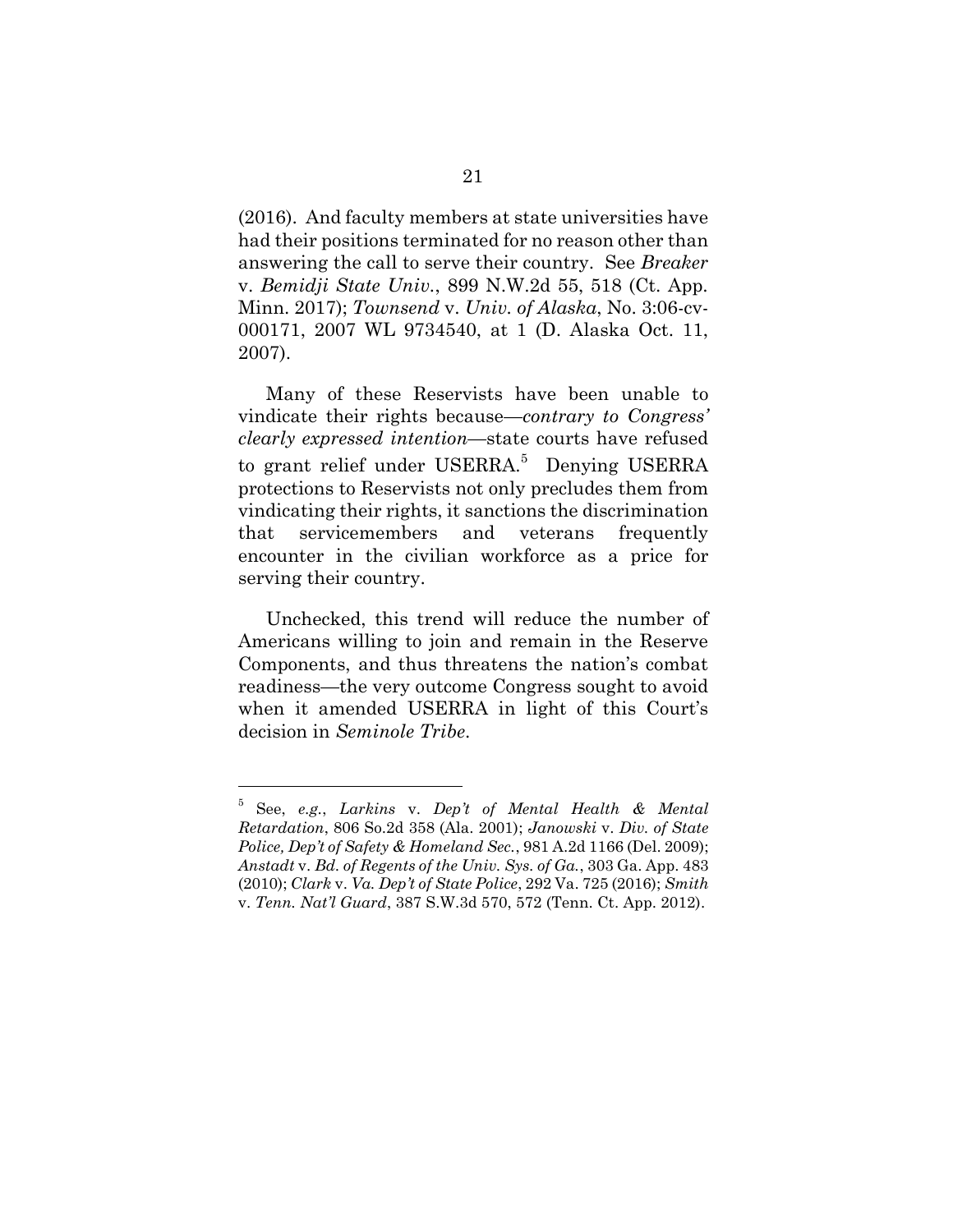## **II. USERRA's Alternative Enforcement Provision is Ineffective.**

Denying state-employed servicemembers the right to bring USERRA claims allows states to undermine Congress' War Powers. While USERRA provides an administrative enforcement option as an alternative to private litigation, that option provides only false hope to injured servicemembers.

<span id="page-31-4"></span><span id="page-31-1"></span>Administrative enforcement of reemployment rights under USERRA disincentivizes veterans from filing claims because it requires veterans to clear multiple unnecessary hurdles. A veteran must first file a complaint with the DOL, which then investigates the claim. See 20 C.F.R. § 1002.288–89. If DOL finds the claim meritorious, the agency will then attempt to resolve the matter through negotiation or mediation. See U.S. DEP'T OF LAB., *Uniformed Services Employment and Reemployment Rights Act of 1994: FY 2020 Annual Report to Congress* 6-7 (Aug. 2021). Alternatively, DOL may find that the claim lacks merit, in which case it does nothing. See 20 C.F.R. § 1002.290*.* Only after DOL has weighed in can the veteran request that his or her claim be referred to DOJ, which can take up to two months or more if the claimant consents to an extension. See 20 C.F.R. § 1002.291.

<span id="page-31-3"></span><span id="page-31-2"></span><span id="page-31-0"></span>After DOJ receives the claim, it then conducts its own independent review. See 38 U.S.C. § 4323(a)(1). While the statute requires DOJ to decide whether it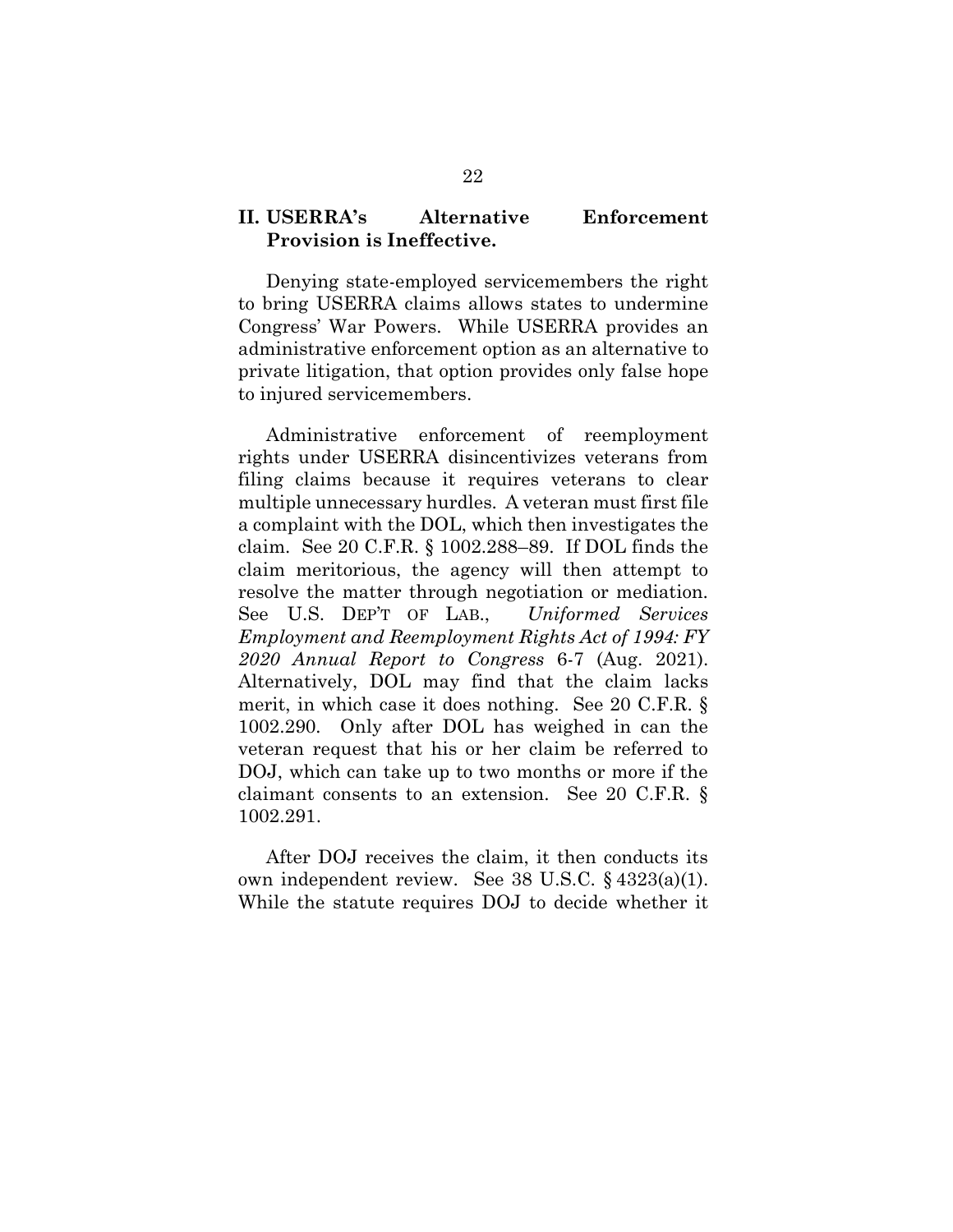<span id="page-32-3"></span><span id="page-32-1"></span>will represent the servicemember within 60 days, see 38 U.S.C. § 4323(a)(2), DOJ has openly flouted this statutory deadline in cases that involve state employers. U.S. GOV'T ACCOUNTABILITY OFF., GAO-11- 55, *Servicemember Reemployment: Agencies Are Generally Timely in Processing Redress Complaints, but Improvements Needed in Maintaining Data and Reporting* 13 (2010) (finding that half of claims analyzed involving state employers missed 60-day statutory deadline). Accordingly, "servicemembers who are employed by state governments may not . . . receiv[e] the same treatment as other servicemembers in terms of the timeliness of USERRA complaint processing." *Id.* And, even if DOJ is "reasonably satisfied" the servicemember is entitled to relief under USERRA, DOJ is by no means required to bring a case in federal court; often, it does not. 38 U.S.C. §  $4323(a)(1)$ .

<span id="page-32-4"></span><span id="page-32-2"></span><span id="page-32-0"></span>Not surprisingly, this burdensome process rarely produces satisfactory results. For example, of the 1,016 claims DOL closed in fiscal year (FY) 2020, the employer granted all of the veteran's USERRA entitlements in just 96 of them. See U.S. DEP'T OF LAB., *supra*, at 18. An additional 98 claims were settled. *Id.* DOL closed the remaining 822 claims without ensuring the veteran received relief. *Id.* All in all, the GAO has found that DOL provided favorable results to just 20 percent of USERRA claimants. U.S. GOV'T ACCOUNTABILITY OFF., GAO-15-77, *Veterans' Reemployment Rights: Department of Labor Has*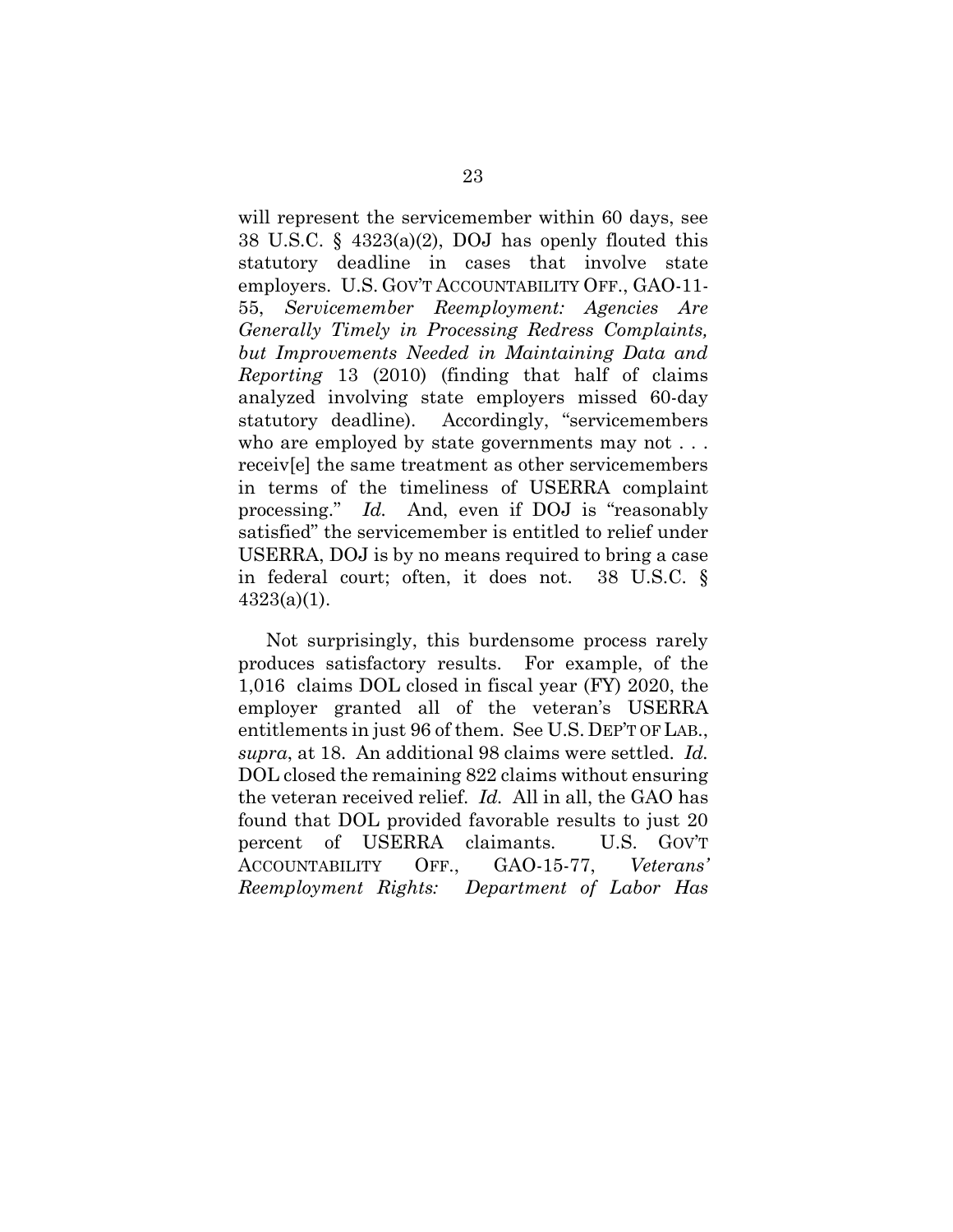*Higher Performance Than the Office of Special Counsel on More Demonstration Project Measures* 11, table 1 (Nov. 2014).

<span id="page-33-1"></span>The claims that actually make it to DOJ fare no better. DOL reviewed 1,117 claims in FY2020, yet it referred just 39 of them to DOJ. U.S. DEP'T OF LAB., *supra*, at 10, 12. Of those 39 claims, DOJ found only 8 had merit. *Id.* at 10. Even when DOJ finds a claim has merit, it is still unlikely to offer representation: of these 8 meritorious claims, DOJ offered to represent the servicemember in just 1. *Id*. DOJ's refusal to provide representation for even meritorious claims is a consistent pattern.

<span id="page-33-0"></span>From 2004 to 2020, DOL received approximately 20,140 complaints. See also U.S. DEP'T OF LAB., *Uniformed Services Employment and Reemployment Rights Act of 1994: FY 2020 Annual Report to Congress* (2021)*;* U.S. DEP'T OF LAB., *Uniformed Services Employment and Reemployment Rights Act of 1994: FY 2014 Annual Report to Congress* (2015); U.S. DEP'T OF LAB., *Uniformed Services Employment and Reemployment Rights Act of 1994: FY 2008 Annual Report to Congress* (2009) (estimating the number of complaints filed between fiscal years 2004 and 2020). Since the DOJ's Civil Rights Division was granted authority to bring USERRA employer suits in 2004, it has filed lawsuits in only 0.54% of cases (i.e., DOJ has filed 109 lawsuits in a span of 16 years). *Id*. at 8. Moreover, this figure is inflated because many of the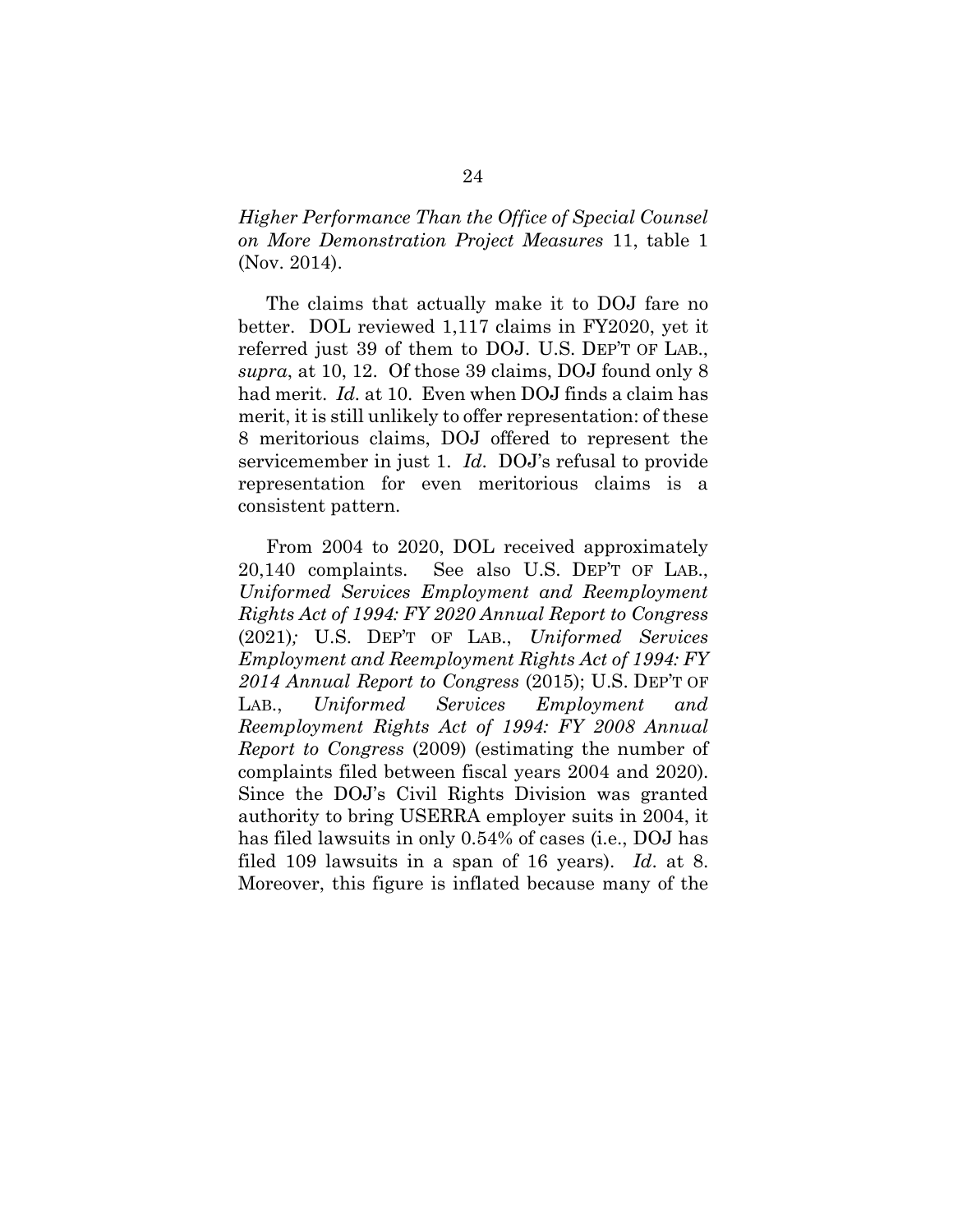DOL reports do not account for informal complaints filed with other agencies. For example, for fiscal years 2004 and 2005, the DOL's "annual report to Congress on [R]eservists' complaints . . . did not include almost 10,000 informal complaints filed with DOD." U.S. GOV'T ACCOUNTABILITY OFF., GAO-07-259, *Nuclear Detection: Military Personnel: Additional Actions Needed to Improve Oversight of Reserve Employment Issues* 2 (Feb. 2007)

It is even more rare for DOJ to represent a servicemember with a meritorious USERRA claim against a state employer. In FY2019, DOJ found merit in six referrals involving state agencies, yet offered representation in none of them. U.S. DEP'T OF LAB., *Uniformed Services Employment and Reemployment Rights Act of 1994: FY 2019 Annual Report to Congress* 17. In fact, DOJ has only brought two USERRA cases against state employers since 2015. See U.S. DEP'T OF LAB., FY2020 *supra*, at 12; U.S. DEP'T OF LAB., *Uniformed Services Employment and Reemployment Rights Act of 1994: FY 2015 Annual Report to Congress* 14. For context, between FY2015 and FY2020, DOL received 5,808 USERRA complaints. See U.S. DEP'T OF LAB. FY 2020, *supra*, at 10, fig. 1. Plainly, USERRA's federal enforcement remedy is illusory at best.

USERRA's statutory scheme reflects Congress' decision to encourage private enforcement of the Act against states. And for good reason: private lawsuits are less burdensome, more efficient, and provide